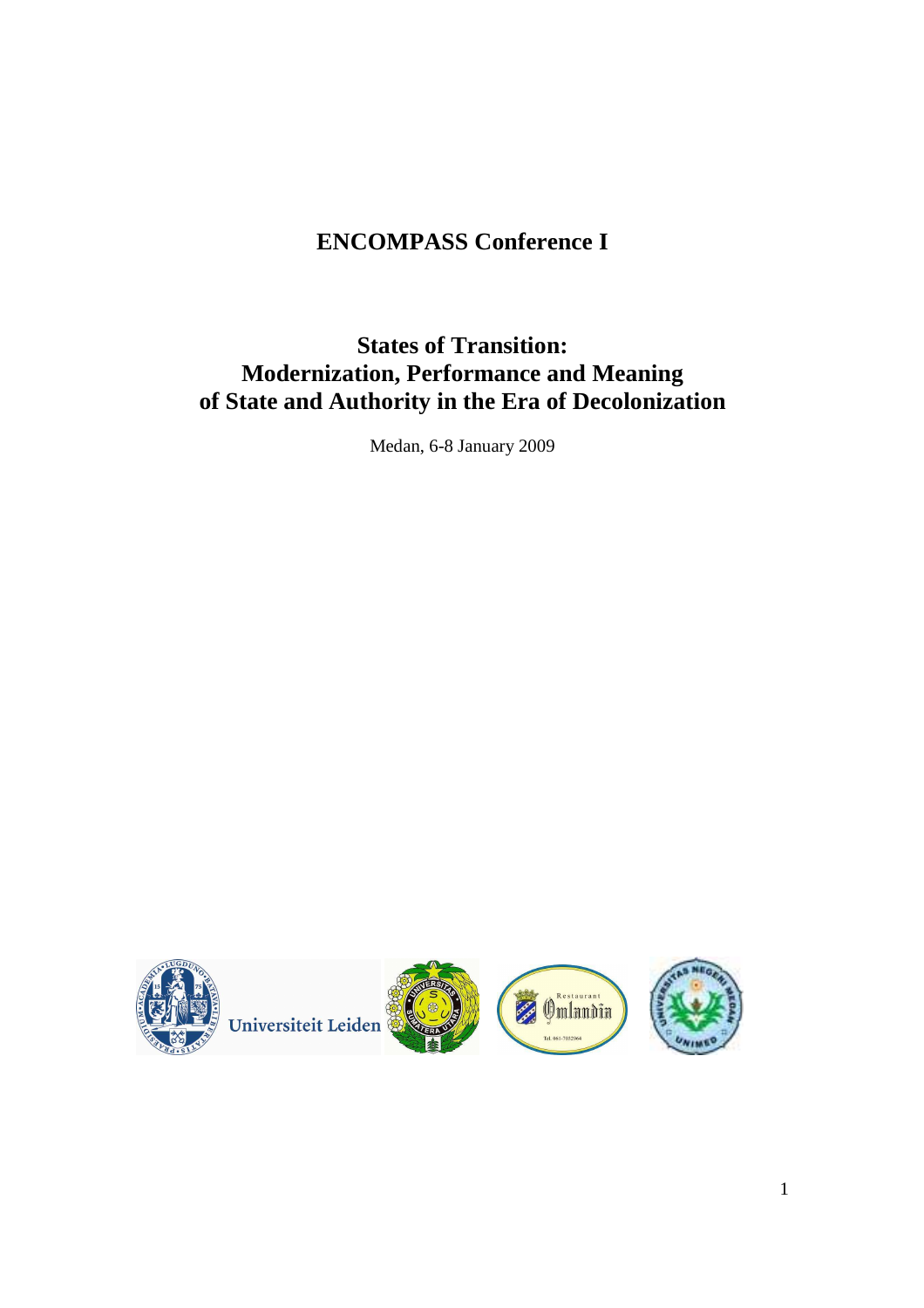# **Table of contents**

- **1. Conference program**
- **2. Conference proposal**
- **3. Abstracts**
- **4. List of participants**

Please remember:

- Presentations should last no more than 15 minutes.
- Commentators are asked to keep their comments limited to 10 minutes.
- We would like to ask the chairs and/or commentators of the parellel sessions to give a short report of their session during the final meeting on Thursday the  $8<sup>th</sup>$ .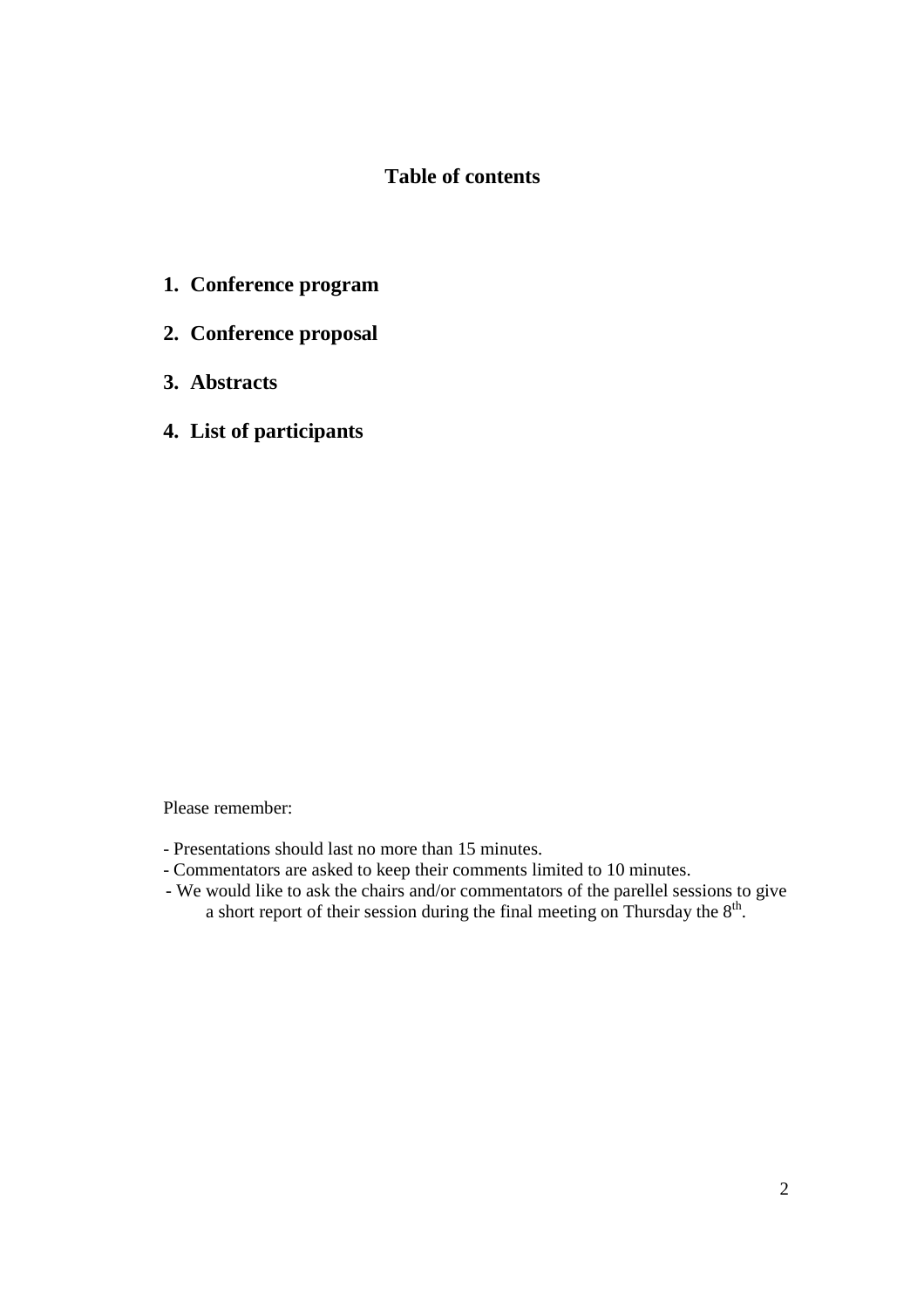## **Conference program**

**Day 1, January 6 Host: Pussis-UNIMED, Centre for History and Social Sciences State University of Medan (UNIMED)** 

# **Opening**

9.00 – 9.30 registration, coffee and tea

9.30 – 10.00 Welcome address Prof. Leonard Blussé, Leiden University Prof. Syawal Gultom, M.Pd, Rector UNIMED H. Syamsul Arifin, SE, Governor of North Sumatra

10.00 – 11.00 Keynote lecture Chair: Peter Romijn (NIOD)

> Bob Elson (University of Queensland) - *States of transition – or, the transition of states: the Indonesian case*

11.00 - 11.30 Coffee/tea

## **Session 1: The central state**

11.30 – 13.00 Plenary session Chair: Peter Romijn (NIOD)

> 1. Remco Raben (Utrecht University) - *The rise of the state in Indonesia Political performance and administrative practice in the late-colonial and earlyindependent period, 1910s-1960s*  2. Eric Tagliacozzo (Cornell University) - *The Indies and the world: statebuilding, promise and decay at a trans-national moment, 1910.*  2. Kwa Chong Guan and Ho Chi Tim (NTU) - *Archives in the making of post colonial Singapore*

13.00 – 14.30 Lunch

14.30 – 17.00 Parallel sessions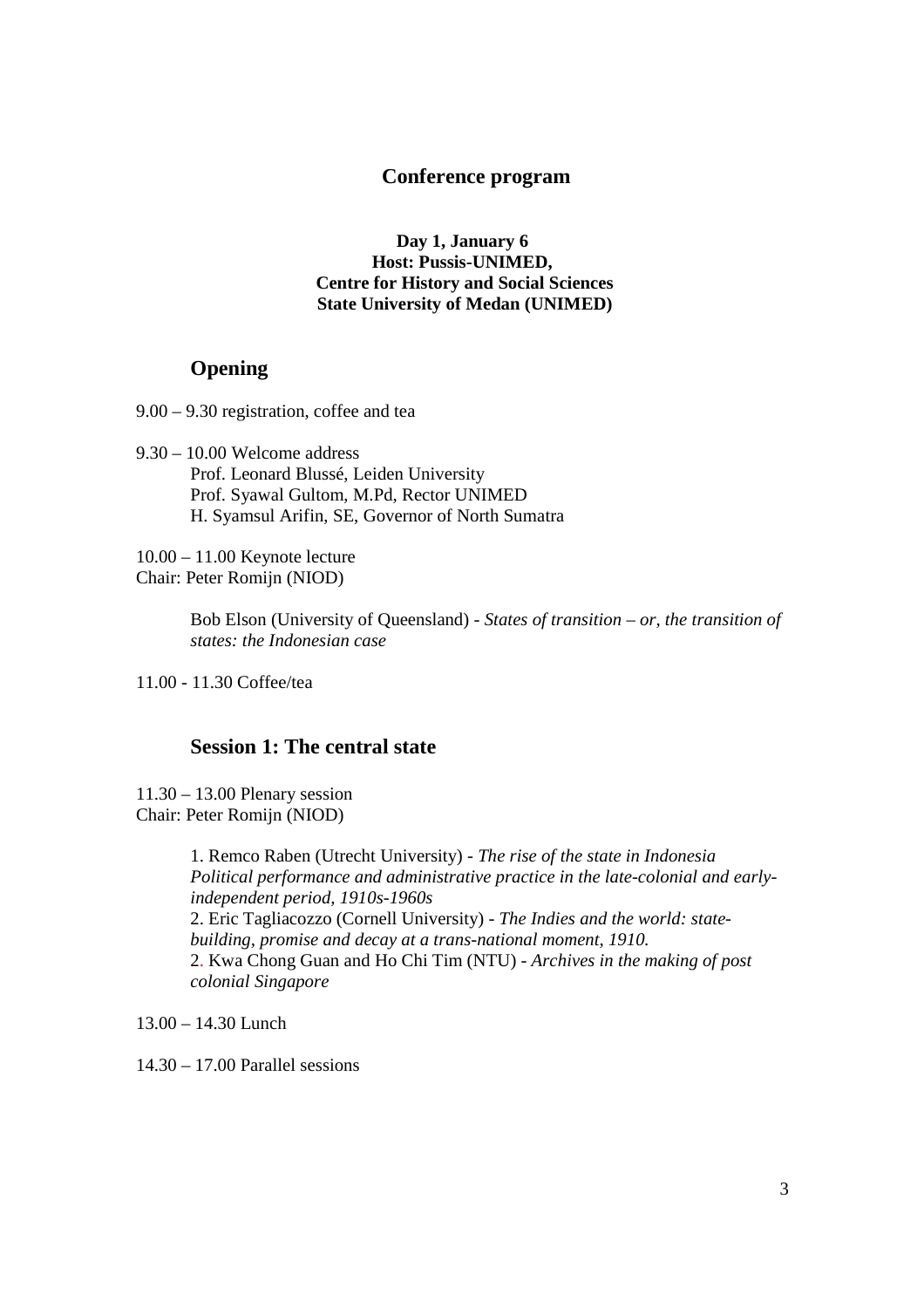#### **1a: Ideologues and Nationalists**

Chair: Remco Raben (Utrecht University) Discussant: Roger Tol (KITLV)

- 1. Farabi Fakih (ENCOMPASS Leiden) *The Nationalist Arguments in the Netherlands Indies during the Great War (1900-1918)*
- 2. Rachel Leow (Cambridge/NUS) *Intellectuals from the inside*
- 3. Marije Plomp (NIOD) *Money, media exposure and ethnic mediation. A civil servant's strategy to survive three states in transition: The career of Pieter Andreas de Queljoe (1895-1960).*

## **1b: The Rule of Law**

Chair: Tengku Lukman Sinar (Sumatra Heritage Trust) Discussant: Bambang Purwanto (UGM)

> 1.Robert Cribb (ANU) - *Illegality and the Indonesian state: colonial and revolutionary origins of the system of exemptions* 2. Marieke Bloembergen (UvA/KITLV) - *The late colonial state and the good policeman. Policing, intelligence and change in the Netherlands-Indies*  3. Annelieke Dirks (Leiden University) - *Judges and Juvenile Delinquents: The modern colonial state and (mis)communication between officials and civilians, 1918-1940*

18.30 Dinner at restaurant TIP TOP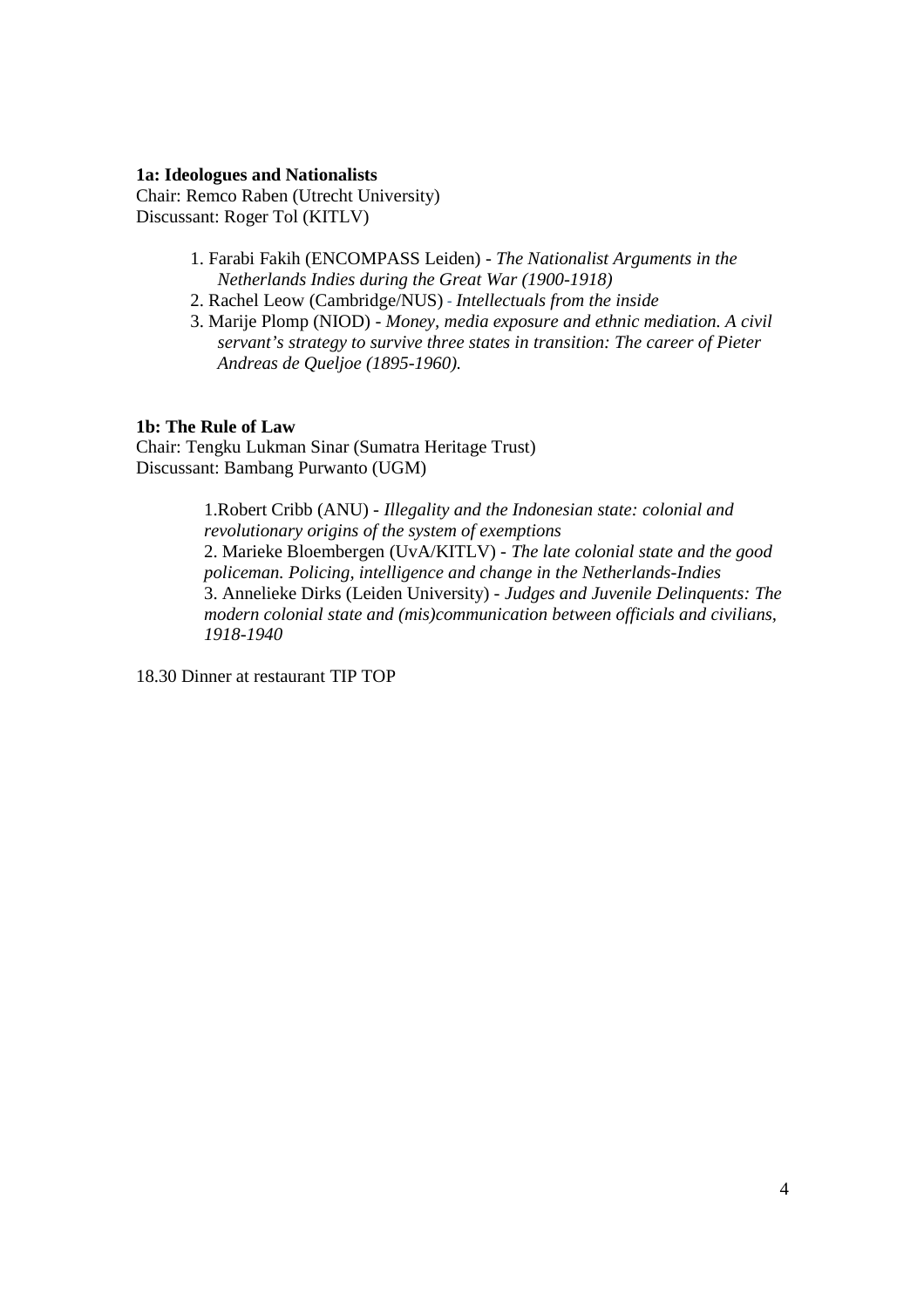## **Day 2, January 7 Host: Restaurant Omlandia Medan**

## **Session 2: The Local State**

9.15 – 10.30 Plenary session Chair: Djoko Suryo (UGM)

> 1. Bambang Purwanto (UGM) – to be announced 2. Henk Schulte Nordholt (VU/KITLV) - *Independence or modernity?*

10.30 – 11.00 Coffee/tea break

11.00 – 13.00 Parallel sessions

## **2a: The Interventionist State**

Chair: Thomas Lindblad (Leiden University) Discussant: Muridan Widjodjo (LIPI/UI)

> 1. Abdul Wahid (ENCOMPASS Leiden) - *The changing faces of colonial state: The abolition of revenue farming and its consequences for the Chinese, 1870s-1910s*  2. Li Wen (ENCOMPASS Leiden) - *Public Health Care on the Tobacco Plantations in Early Twentieth-Century Sumatra's East Coast* 3. Dewi Yuliati (Diponegoro University) - *Frustration – aggression: the base factors of workers' strike. A case study on railway workers' strike in Semarang in the colonial era*

#### **2b: Connecting to Civil Society**

Chair: Henk Schulte Nordholt (VU/KITLV) Discussant: Mona Lohanda (ANRI)

> 1. Monique Erkelens (Leiden University) - *The Kong Koan in Crisis 1890 – 1929: the Dutch ill-fated plans to abolish the Chinese officers system*. 2. Agus Suwignyo (UGM) - *Indonesian Teacher Training during the Japanese Occupation: A Case Account for the Emergence of Mass Intellectual Elites*  3. Ben Arps (Leiden University) - *The treatment of a treacherous teacher Mythology, nationalism, and education in Javanese Indonesia, 1930s to 1950s*

13.00 – 14.00 Lunch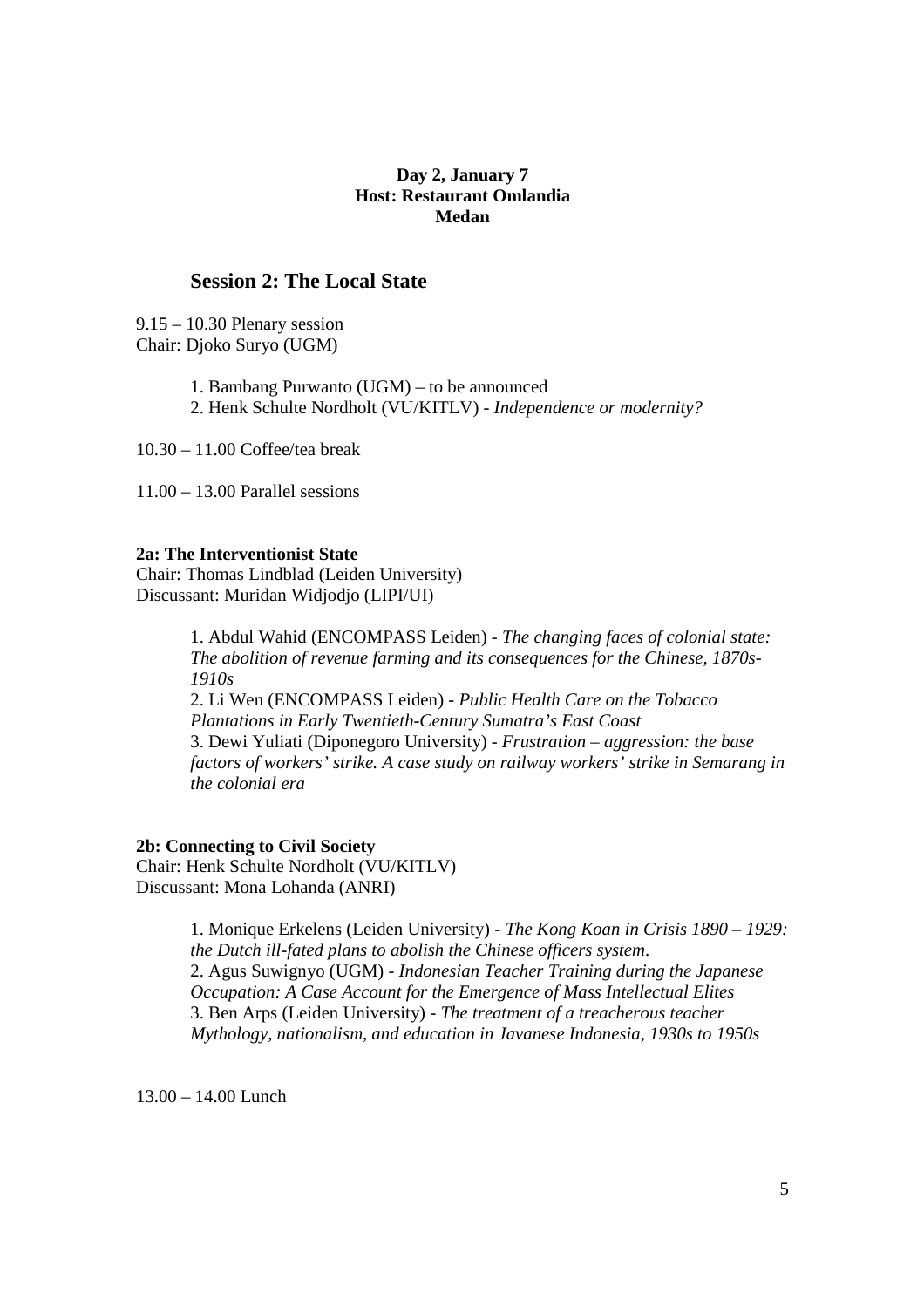## **Session 3: From Local to Global**

14.00 – 15.15 Plenary session Chair: Swaran Singh

> 1.Tim Harper (Cambridge University) - *Besides empire and nation: transnational perspectives on decolonization*  2. Thomas Lindblad (Leiden University) *Economic globalization and Indonesian decolonization?*

15.15 – 15.30 Coffee/tea break

15.30 – 17.30 Parallel sessions

#### **3a: Transnational Perspectives**

Chair: Tim Harper Discussant: Swaran Singh

> 1.Jean Louis Margolin (University of Provence) - *Views on colonial Singapore, outside influences in Singapore independence leaders' thinkings 2.* Sunil Amrith (Birckbeck college, London) *- India and Southeast Asia: Connected Histories 1910-1960*  3. Carolien Stolte (Leiden University) - *Situating India: the development of*  Asianism *in India from the late colonial to the early independent state, 1928 – 1955.*

#### **3b: Geographies of Decolonization**

Chair: Charles Jeurgens Discussant: Sri Margana

> 1. Singgih Tri Sulistiyono (Diponegoro University) - *National Interest and Global Pressure: Decolonization of Maritime Law in Post-Independence Indonesia* 2. Chiara Formichi (SOAS/UGM) - *From cooperation to opposition - changes in the relationship between the Darul Islam and the Republic of Indonesia 3.* Bernarda Meteray (UI Jakarta) - *The New Guinean council: an icon of Papuan nationalism*

18.30 – 20.30 Dinner at Omlandia

20.30 – 21.00 Frank Okker – *Madelon Székely-Lulofs, a DELIcious author* 

21.00 – 22.00 Film: *Rubber* - introduced by Frank Okker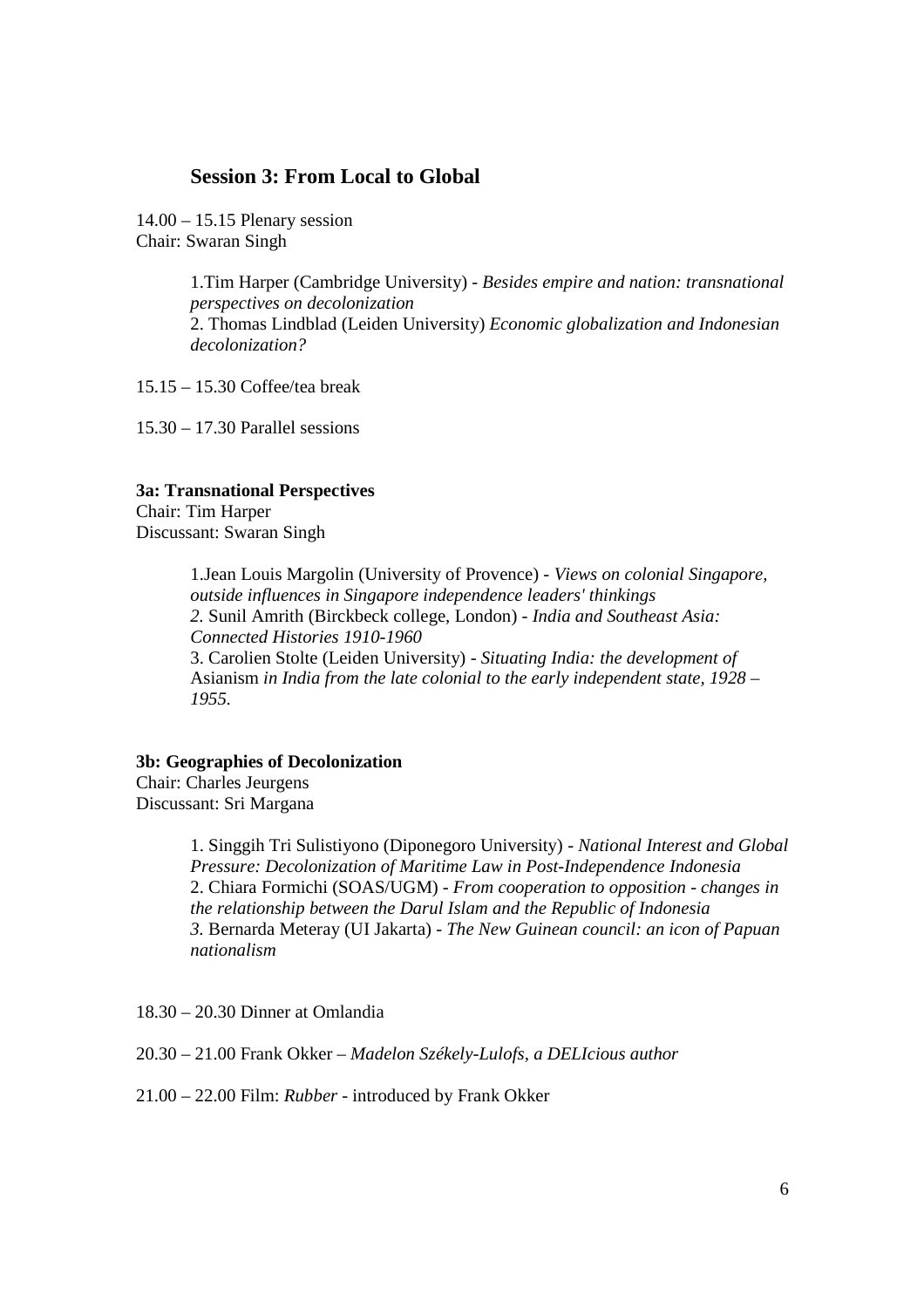## **Day 3, January 8 Host: Department of History Faculty of Letters University of North Sumatra (USU)**

# **Session 4: Medan and North Sumatra**

9.00 – 11.00 (plenary only) Chair: Leonard Blussé (Leiden University) Discussant: Soehardi Hartono (Sumatra Heritage Trust)

> 1.Dirk Buiskool - *Local politics in Medan 1890-1942*  2.Yen-Ling TSAI (NUS) - *Displacing Chineseness in post-independence Medan* 3. Ichwan Azhari (UNIMED) - *Reconstruction of the role of Sumatran Intellectuals in Indonesian Nationalism* 4. Budi Augustono (USU) - *Religious Conversion: From Pelbegu, Local Religion, to Christianity in Karo Regency, North Sumatera in 1965-1970*

11.00 – 11.15 Coffee/tea break

# **Concluding session**

 $11.15 - 13.00$ Chair: Alicia Schrikker (Leiden University)

1. Reports from the 6 panels (5 min. per panel)

2. Peter Romijn (NIOD): *Global comparisons* 

13.00 – 14.00 Lunch

14.00 – 17.00 Historic city tour through Medan (Dirk Buiskool and Soehardi Hartono) & drinks at Dharma Deli (formerly Hotel de Boer)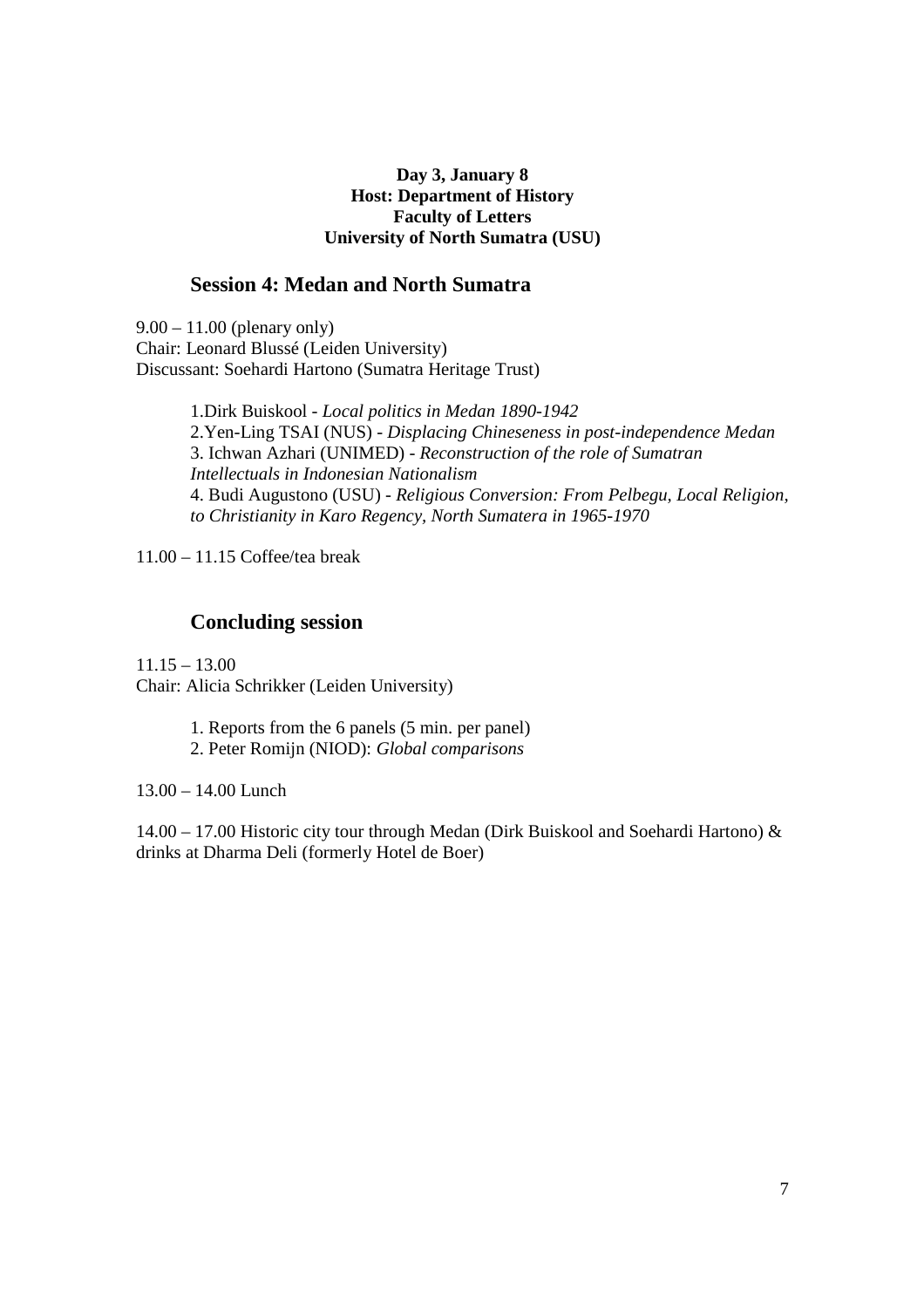## **Research agenda and conference proposal**

#### **1. The meaning and performance of the state**

The historiography of twentieth-century Southeast Asia (and elsewhere) often represents the state as a given thing, which reflects the dominant viewpoint of statist modernizers of the era. This is even the case for the period of transition from colonial to independent rule (the colonial state, state bodies under Japanese control, the different successor states after the Japanese occupation and decolonization).

 In the first place, in any given period, 'the state' was less centralized, homogeneous and generally accepted than is often supposed. The colonial order was based on a fundamental tension between fragmentation and centralization, and essentially failed (nor did it aspire to) create a unitary government. Ever since the breakdown of colonial power at the onset of the Pacific War, countries became the theatre of war and were fractured between different military command structures (Japanese, Allied, former colonial and contending revolutionary armed forces). The end of Japanese rule enhanced a development of parallel orders, in the shape of incomplete successor states and breakaway regions. The discourse of central authority of late colonial times re-appeared in the shape and claims of the independent republics in the late 1940s and 1950s. But as an outcome, it may be argued, the early independent state had as much a provisional and experimental character as its predecessors.

 Secondly, not only the content of the state (as an expression of identity) was in need of invention, but its functioning and meaning as well. Historical research has primarily focussed on the national character of political history and has applied a primarily institutional bias. Little attention has been paid to issues of performance of the state, its effectiveness, its processes of legitimation, or the expectations and experiences of citizens.

#### **2. The state, its contenders, and its citizens**

Many contenders have been involved in shaping the state and usurping its central functions in this period of transition and formation. Political contenders try to seize control of state and bureaucratic institutions for a number of reasons that may very well be interrelated, but should be separated analytically in order to grasp the underlying dynamics. When political actors, as parties, factions, or individuals, take control of the structure of the state they will initiate a broad repertoire of actions that serve quite different purposes: they use the political bodies for what they produce (make laws, enforce public order, broadcast messages), make new rulers visible as the ones who 'get things done', claim legitimacy for the appropriation of even more power, deny the use of such institutions to contenders, or even render institutions irrelevant and prepare their breakdown.

 A research agenda directed towards the changing relations between state and society in times of transition should take account of what the state really means to all contestants. This can be discussed in terms of the search for legitimacy (modernity,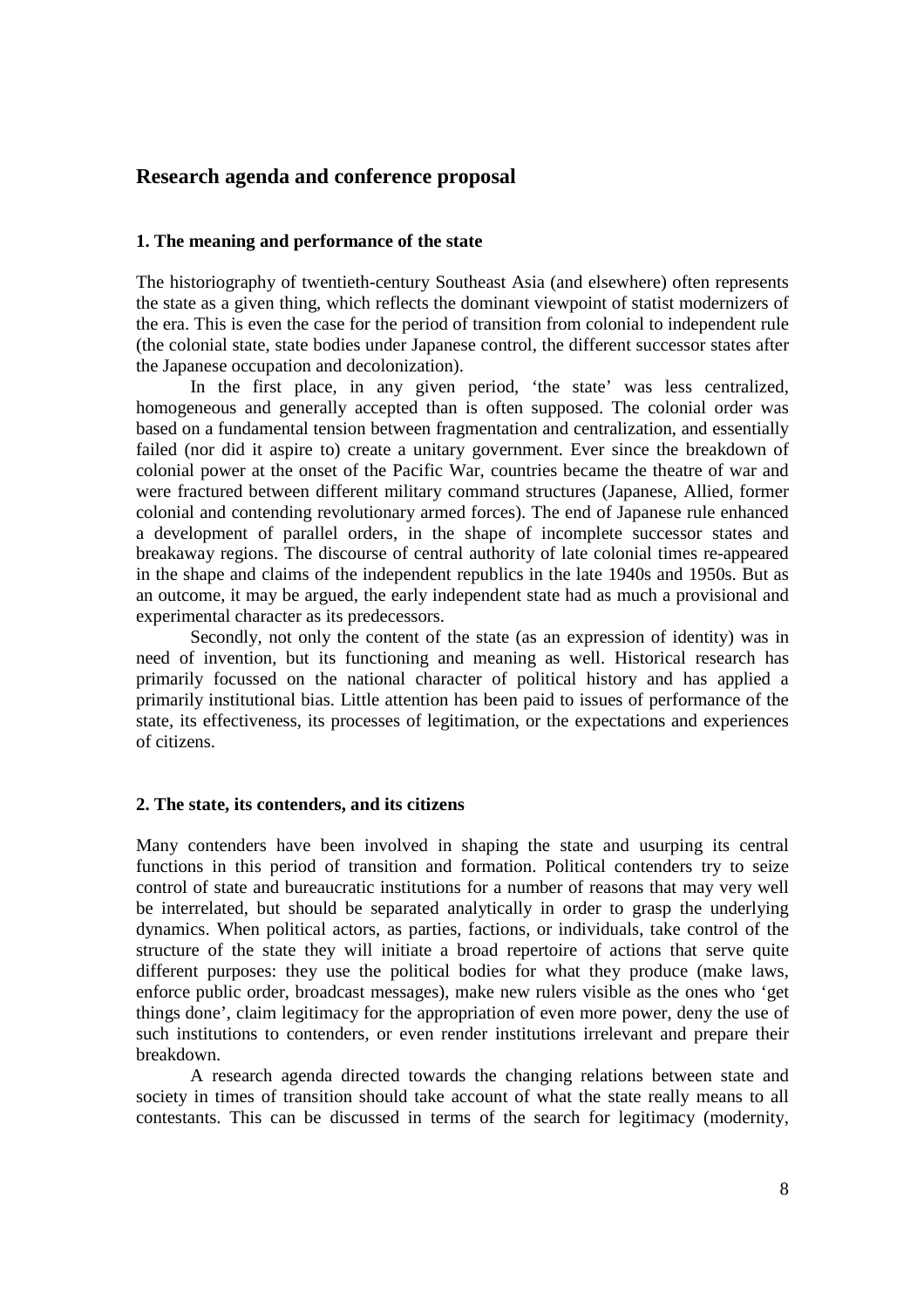politicization, participation, representation), instrumentalisation (exercise of power, distribution of resources, provision of 'good government') and restructuring the state (acquisition and devolution of powers, creating new balances between centre and region, re-institutionalizing the meaning of ethnicity, redefinition of competences of the different power elites).

 An analysis of the state as a site of contestation cannot remain limited to the central state. In the upheaval of the mid-twentieth century, countries of Southeast Asia became fragmented in many respects – political, ideological, religious, ethnic and legal. Moreover, such fragmentation did not necessarily occur within fixed geographical boundaries. Especially during transition, different state structures within a given territory were subject to competition for authority and the allegiance of different categories of people. The usual dichotomy between regionalism and central state loses significance, if we are able to understand how and which competing political ambitions, mind-frames and organising capacities were interrelating at different levels.

 Specific attention should be directed towards so-called 'temporary', 'emergency' and 'revolutionary' institutions that are generic in regime transition, like political militias, courts of justice, purge boards, or offices for requisitioning and provision of food and other vital commodities. The same goes for representative bodies, elected or composed arbitrarily and constitutional assemblies, councils or courts.

#### **3. Interpretative frames**

#### • **Competing modernities**

The political transitions in mid-twentieth century Southeast Asia were heavily influenced by and were indeed directly connected to the events of the Pacific War, but at the same time, they should be considered part of a longer process of mental and political reorientation in Indonesian society. The expansion of modern outlooks and practices had a strong potential for rising expectations of social and political change, as well as a stronger belief in the effect of self-development and agency. The mid-twentieth century gave rise to modernising tendencies, which actually ought to be studied as competing modernities. Different visions of modernity were being formulated and propagated by various contenders in Southeast Asia. Thus, more and more people learned to project their ambitions to the political order, as represented by the state and its institutions. The nationalist movement started to contest the political order of the colonial state, and when World War II occurred, intensified the attention to the state institutions as an arena for political struggle and instruments for change worthwhile to take over.

#### • **Legitimation and state performance**

The projection of visions of political modernities to the colonial polities in Asia started soon after the turn of the century, with the rise of the interventionist colonial state, the crystallization of decentralized local administrations, and the development of protodemocratic institutions. The idea of legitimacy by popular acceptance or even acclaim became gradually stronger since the 1910s. This was not an unambiguous call for democratic institutions, but enhanced the idea of state performance as a legitimating process. Under the wings of the political and social emancipation movement, freedom as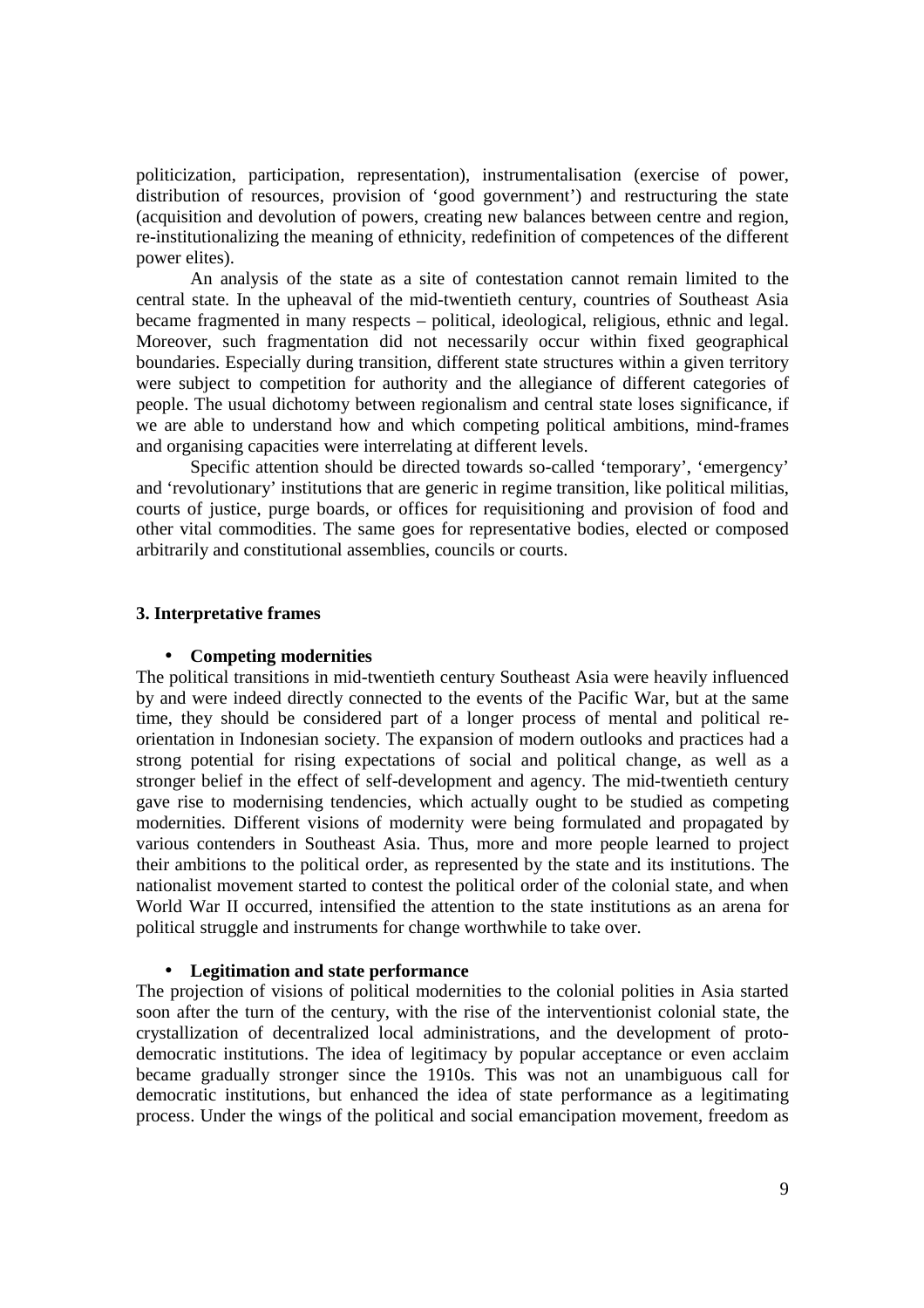popular sovereignty and social justice became the main slogans of modernity. The contents of these terms continued to be debated until long after independence.

## • **Geographies: from local to global**

Twentieth-century modernity called for, and facilitated, communications of people, ideas and ideologies. Identification and rejection across borders were part of the same process of defining one's place in the world. The international flow of ideas and people were an essential part of the political recreations of this transition period. It became possible for actors old and new to relate in their thinking and actions to what happened in the outside world that had hitherto remained fundamentally unknown.

 The primary geographical framework of the ENCOMPASS research agenda is Southeast Asia, in its dynamic relations with the outside world, both within an Asian and a global perspective. The ENCOMPASS programme should therefore not confine itself to national geographies or even regions, but establish an analytical geography on different levels, from the local to the global.

## **4. Programmatic intentions**

The fundamentally erratic, contentious and blurred picture of statehood in twentiethcentury Southeast Asia suggests several important matters that the ENCOMPASS project tries to explore:

1) The functioning, the role and the meaning of 'the state' should be an important object of fundamental research.

2) We should try to find workable alternatives to the top-down approach of the state. The perspective of the political and bureaucratic centres ought to be challenged in order to promote a stronger understanding of key issues in political transitions: the changing modes of operation of the state, the contested nature of central authority, the variable effectiveness of state authority, the changing participation and expectations of citizens into the state.

3) We need to depart from the myth of a clear and unbroken lineage of state institutions developing from the colonial to independent times. What is required now is to study the state in its sequences of development as a series of politically driven, overlapping institutions, within a broader context of social ambitions, and political upheaval.

4) Ruling out path dependency, legacies and continuities should be explored and analysed. This could explain why, for instance, the territory of the Netherlands Indies in the end remained intact and went integrally into the hands of the Indonesian Republic. Similarly, the 'postcolonial' character of the independent state, often described in terms of its 'national' character, deserves further analysis.

5) It seems important to overcome the traditional debate about 'developing' states, i.e. is it a strong state, a weak state, or an unfinished state. The 'bricolage' that the many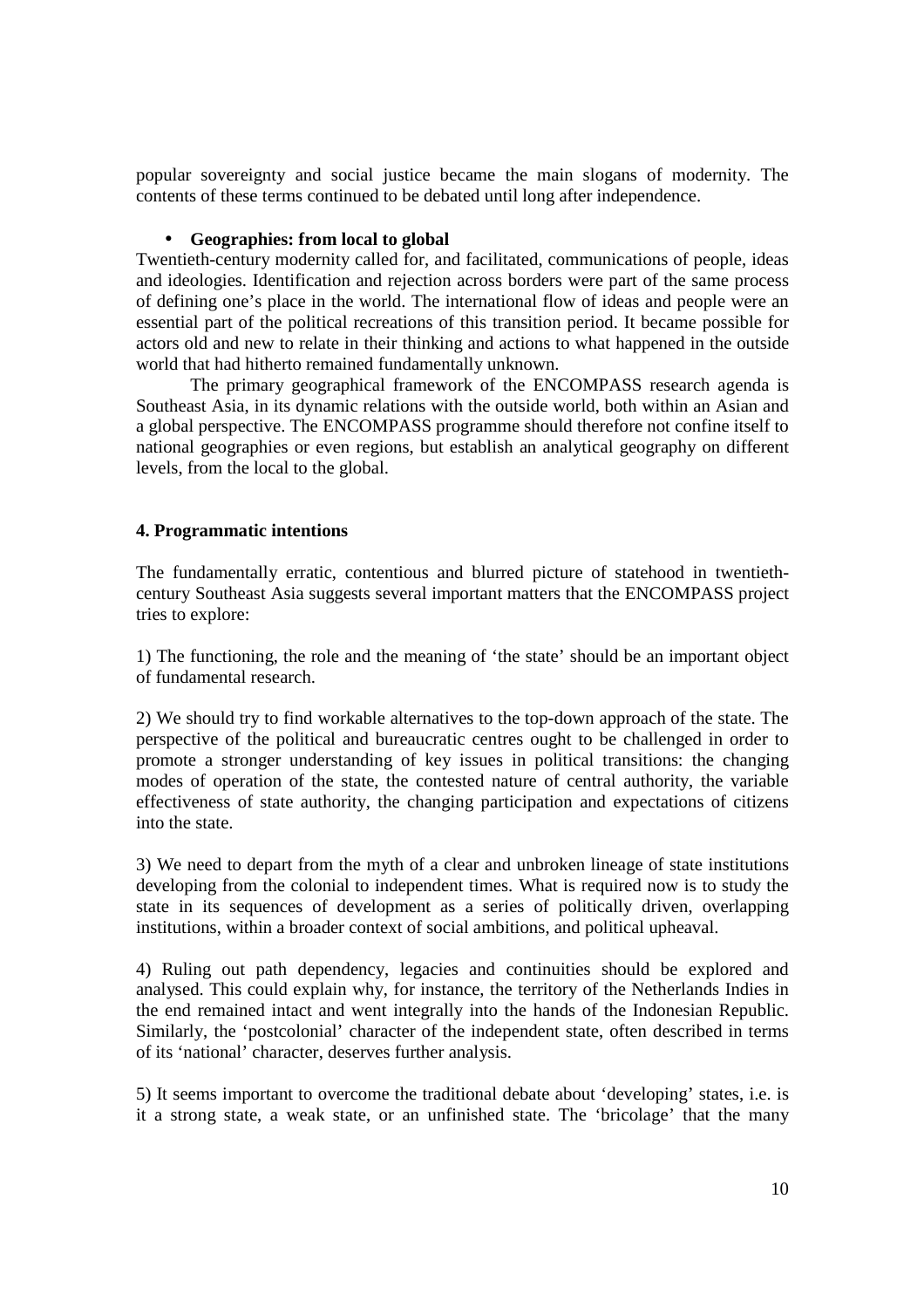postcolonial states in some sense were, meant more than such a static disqualification. The issue would be to study the flexibility of the institutions that shaped postcolonial Indonesia during a specific period of its existence, even if they were abandoned, or not fully developed.

6) The emphasis needs to be on acquiring more knowledge about grass-roots political life, about the local level, about the participation and agency of 'ordinary people' and in particular the middle classes. We need to explore what it was that defined political participation, sense of belonging and loyalty, as well as definition of one's own interests in the form of political purpose, before it will be possible to know more about crucial forms of politicisation of daily life and integration with larger scale political frameworks in the region and the nation.

7) Political interregna are pivotal times of renewal, experimentation, and mobility. Especially on the local level it is possible to study the essential phenomenon of how political interregnum works. How do temporary structures develop, and is such a development driven by intervention from the part of old elites, or do *homines novi* step forward? And, perhaps even more significant: is there continuity in political actors and personnel that transcends one or more regime changes? How do such people acquire the legitimacy of their positions?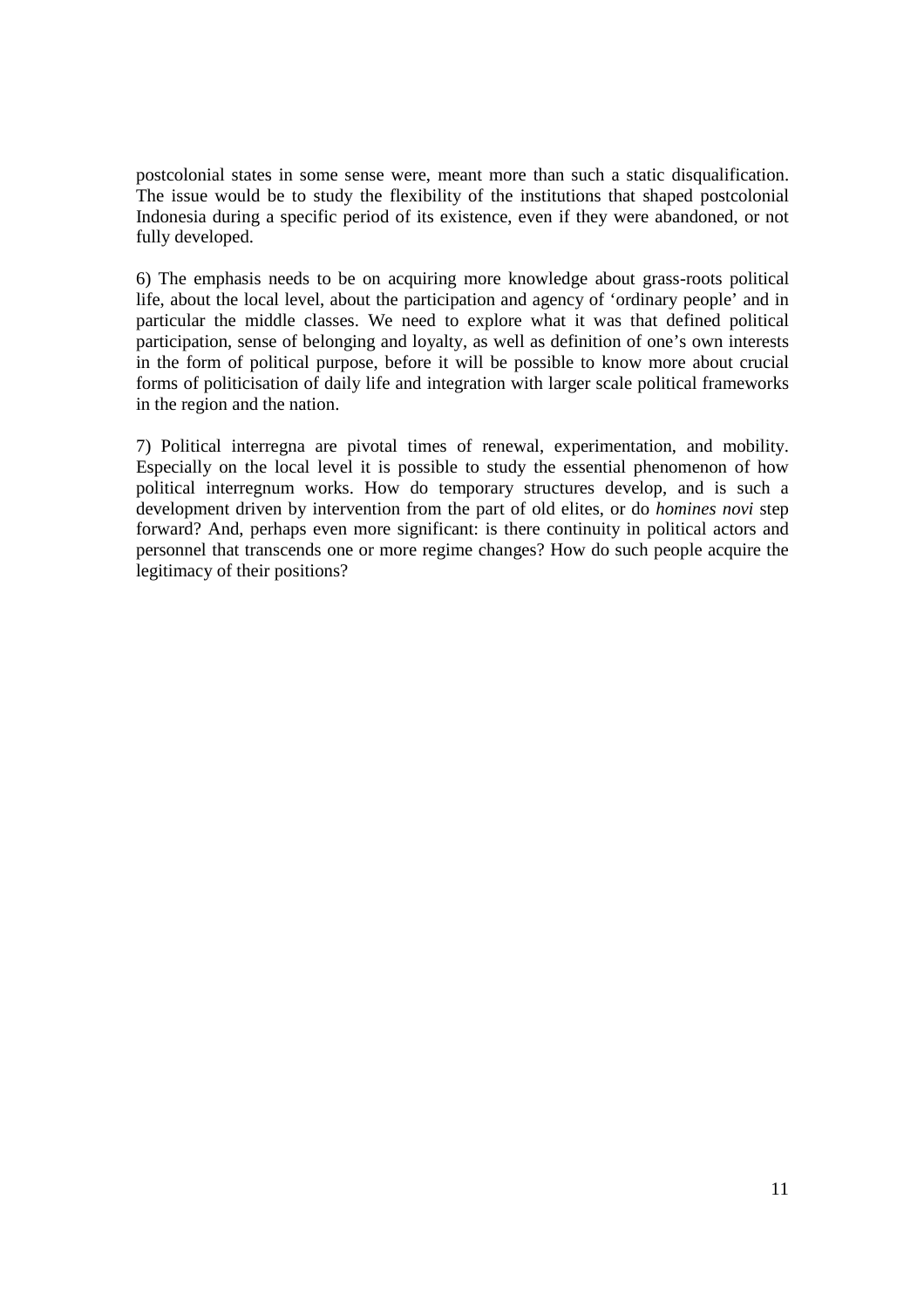## **Abstracts**

# **Session 1: The Central State**

## **The rise of the state in Indonesia Political performance and administrative practice in the late-colonial and earlyindependent period, 1910s-1960s**

Remco Raben (Utrecht University)

The presentation explores the operation of central power and regime legitimacy in Indonesia in the transition from the late colonial to early independent state in Indonesia. In the end, few Indonesians appear to have been satisfied by the promise of the modern independent state. Democracy bore the brunt, but state performance is crucial to understand the problems and disaffections in Indonesia in the late colonial period and first decades of its independence.

The emphasis will be on the ability of the state to perform crucial services to the population and on its effects on the legitimation of state power. Main topics will be:

1) The character of the late-colonial state and its legacies for the postcolonial state. The question whether the late colonial state was weak or strong leaves many questions unsolved. The late colonial state was in essence non-hegemonistic and therefore offered a weak starting-point for the modernist claims and aims of the independent state.

2) The issue of state legitimacy and legitimation. Whereas most literature emphasizes the importance of the political identity of the government and the issue of citizenship as main sources of legitimacy, state performance deserves some consideration as another key to the people's appreciation of a regime.

3) An exploration of bureaucratic and administrative practice in Indonesia. Bureaucracies and bureaucratic procedures are commonly considered to be the defining characteristic of the modern state. An assessment of the trappings and workings of the Indonesian bureaucracies helps to understand the effectiveness of the state and its relations to the people.

4) The workings of representational politics. Although the democratic institutions were considered to have been deficient in colonial and independent Indonesia, they set a tradition and a norm to which was constantly being referred by the leadership and the population. Also outside the formal democratic institutions, ideas of popular representation and people's sovereignty were often strong and brought people into action – not as part of the state but often directed against its inability to deliver and fulfill the expectations of the people.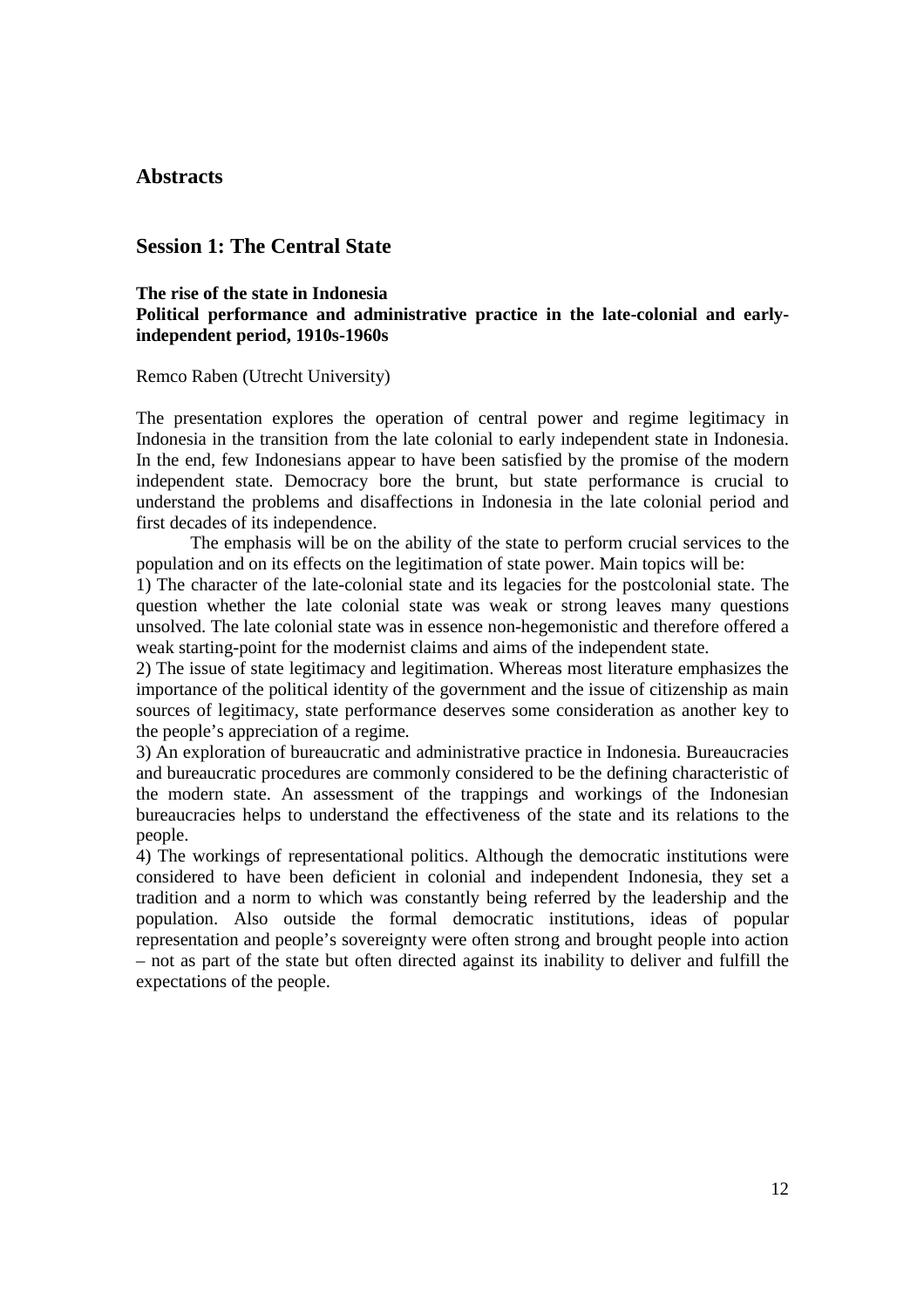#### **The Indies and the World: State-Building, Promise, and Decay at a Trans-National Moment, 1910**

#### Eric Tagliacozzo (Cornell University)

Scholars such as Ray Huang in his ground-breaking book *1587: A Year of No Significance* have shown how examining a single year in some detail can often say interesting and unexpected things about longer-term trends of a particular time and place. Huang did this to look at the patterns of China in the late Ming period, and he presaged not only the extraordinary cultural florescence that was beginning at the time, but also the seeds of Ming decay which would give way (very violently, in fact) to the imposition of Ch'ing rule a few decades later. A similar exercise might be attempted profitably for the Dutch East Indies, and the Malay world more generally, in the early part of the twentieth century. Soon after the *fin de siecle* the Indies was a thriving place: the Dutch appeared to be at or near the height of their rule of the islands, and serious anti-colonial sentiment in the form of organized actions, movements or parties had yet to appear. Yet even at this apex of colonial power, in many ways, seeds were being sewn just as in Ming China for cataclysms that were just over the horizon. The Dutch East Indies state was indeed vital in a number of ways, several of which we will examine in this essay. The future looked favorable for continued conquest and control, in other words, and in the eyes of the Dutch themselves, this validated their authority and gave them the moral right to rule. Many of these same Dutchmen would have been aghast to see the changes that would come merely three decades later, when all that had been built in the preceding three centuries by their forefathers came tumbling around their feet in the matter of a few months.

 The present essay tries to freeze-frame this moment around 1910 – with a few years' leeway in either direction to accommodate extant sources – and ask how the Dutch colonial state looked at this pinnacle of power. It was the moment before the gangrene set in. Optimism was everywhere, Dutch technology and the theater of rule were omnipresent and more or less unchallenged, and the colony felt like a true "success", except maybe to those who found themselves ruled in it. Critically, this was very much a transnational moment: though Dutch power was predicated on internal control of a variety of Indies populations, much of this legitimacy was granted from the colony taking its place vis-à-vis other European colonies as an example of "just and effective rule". I outline this process in its many administrative and organizational parts below, following the evolution of state knowledge-projects in the first third of the piece, coercive projects in the second third of the article, and maintenance efforts in the final third of the essay. In each rubric I show how the Dutch achieved things they had not achieved before in the Indies with regard to the image and actuality of rule. I also suggest throughout, however, the tenuous nature of this gathering dominion, even in the face of those who saw the Indies as a "thousand year project" of the Dutch people – a beacon to white rule which showed off the very best that European civilization had to offer.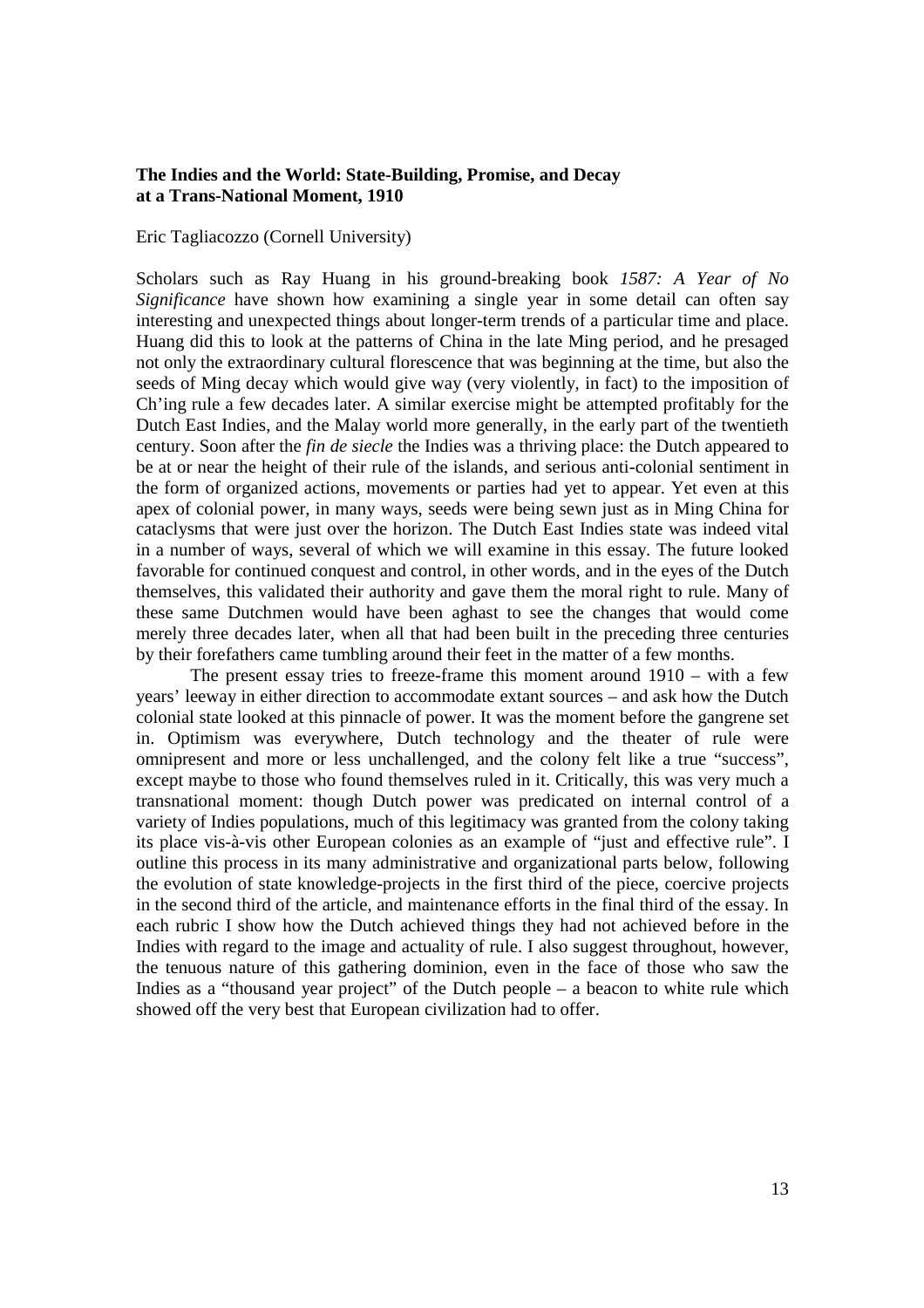## **Archives in the making of post-colonial Singapore**

Kwa Chong Guang and Ho Chi Tim (NTU Singapore)

Within the context of decolonisation, nationalism and independence during the immediate post-WWII period, the archives cannot continue to fulfill its perceived function as a passive uniform repository of documents or as a diligent neutral record of past activities. Deliberate choices have been, unwittingly and otherwise, and will continue to be made in deciding the contents and consequently, the scope and direction of any archives. This paper argues that records held by archives should not be seen as mere factual documentation of the past, but as memories of those who chose to document and store the information in the archives. For instance, should British records documenting transition of power to the Malaya and Singapore after 1945, be seen as a factual account of historical events or as the social memory of British officials working through a difficult situation? This shifting definition of the archives is further illustrated by several Singaporean historians contesting the dominant national narrative of Singapore's history, arguing that such a narrative has excluded unwanted and unhelpful elements in crafting a national past. The intellectual and institutional contest moreover lays bare the problems confronting the National Archives of Singapore (NAS) in adjusting to a post-colonial situation where younger historians are challenging the dominant historical frameworks. The so-called Singapore Story has been institutionalised by the holdings and the somewhat contradictory objectives of the NAS to be the corporate memory of the Singapore government as well as the collective memory of the Singapore nation. To that end, the paper also argues that the historian, more than ever, plays more than a significant role in determining and defining the role and function of archives, as seen by the active role played by historians of Singapore in questioning the scope and character of the NAS.

\*\*\*

## **Session 1a: Ideologues and Nationalists**

## **The Nationalist Arguments in the Netherlands Indies during the Great War (1900- 1918)**

#### Farabi Fakih (ENCOMPASS Leiden/UGM)

The paper investigates the rise of nationalism in the Netherlands Indies during the period leading to and within World War I. It represents a time of flux with increasing transference of political ideas between borders and areas and the build up of political angst as nationalist and imperialist sentiments reached fever pitch. Through reading the nationalist arguments of various political leaders, such as Tjipto Mangoenkoesoemo, Douwes Dekker and Noto Soeroto, within the backdrop of a changing geopolitical world and a century's worth of colonial knowledge-gathering, the kinds of ideas that were present and had important influences can be analyzed. At a time when the idea of the Indonesian nation-state was still in unformed infancy, the various and often times contradictory ideas of nationalist thinkers represented possibilities for different kinds of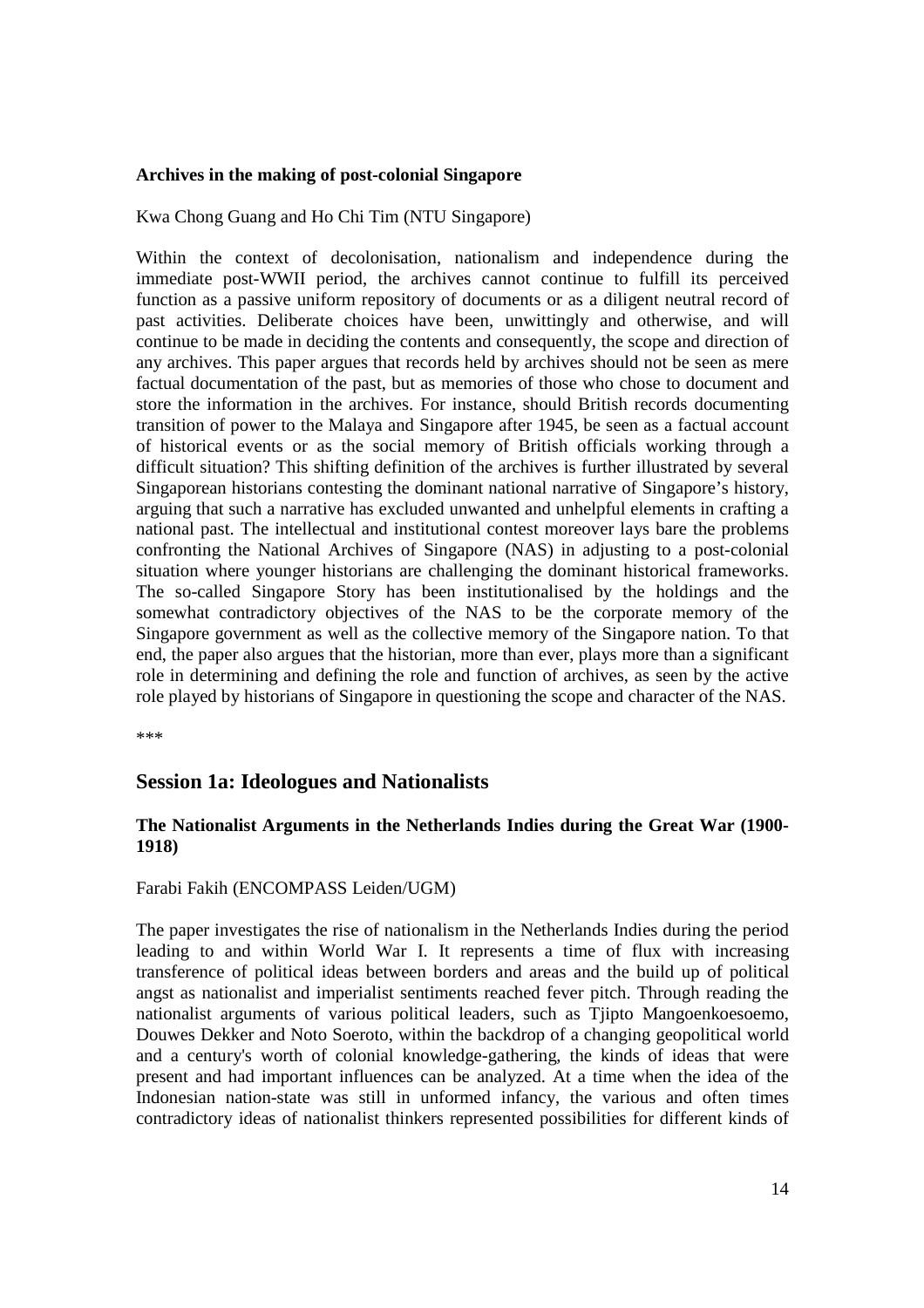Indonesian nationalism. Ideas came from either the knowledge-gathering project of the colonial state or within the international discourse that had become accessible to an increasing number of Indonesian. The precarious position of the Netherlands Indies, the awakening of Indonesian, especially Javanese, political consciousness and the realization of an Indonesian/Javanese past had contributed to the types of nationalist sentiments that were at play at the time. Reappraising this gives us the opportunity to understand how much (or how little) the ideas of present day Indonesian nationalism were rooted within the discussion of the early  $20<sup>th</sup>$  century.

#### **Intellectuals From The Inside**

#### Rachel Leow (Cambridge/ NUS)

In this paper I look at four interpretations of the role of the intellectual in developing nations as perceived 'from the inside', through four texts produced by four Malaysian and Indonesian thinkers within about a decade of each other: Syed Hussein Alatas, Usman Awang, Pramoedya Ananta Toer and Soedjatmoko. Each of these thinkers took different routes to the public, but whether through academia, poetry, literature or diplomacy, each brought certain themes and concerns to bear on their messages to, as much as on behalf of, the communities of people who looked to them for leadership. Through an examination of the themes that arise in these texts, the lives of these authors themselves, and the extent to which they embodied or achieved their own prescriptions, I present a picture of Third World intellectuals as they emerge in these texts, both prescriptively (how they ought to be) and empirically (how they in fact are). By bringing together the words and actions of these intellectuals and embedding them in the global and local contexts in which they move, I examine the idea of what role an intellectual can play in developing societies, and in particular their role as mediators between audiences, communities, ideas, languages, governments and contexts. In a region like Southeast Asia, where national boundaries exercise their homogenizing forces over heterogenous areas, intellectuals, these eclectic mediators, are a constant reminder of continuing plurality at the most basic levels of the nation, and these self-assessments I explore in the paper are an enduring testimony to their vision and sensitivity to the most pressing issues of modern Malaysia and Indonesia.

# **Money, media exposure and ethnic mediation. A civil servant's strategy to survive three states in transition.**

## **The career of Pieter Andreas de Queljoe (1895-1960)**

Marije Plomp (Netherlands Institute for War Documentation, Amsterdam)

The working life of civil servant and publicist Pieter Andreas de Queljoe (1895-1960) spans three different political orders: the Dutch colonial, the Japanese occupational and lastly, the Indonesian independent republican order. From an insignificant civil servant in the colonial administration, he became a well-known public figure in post-war Jakarta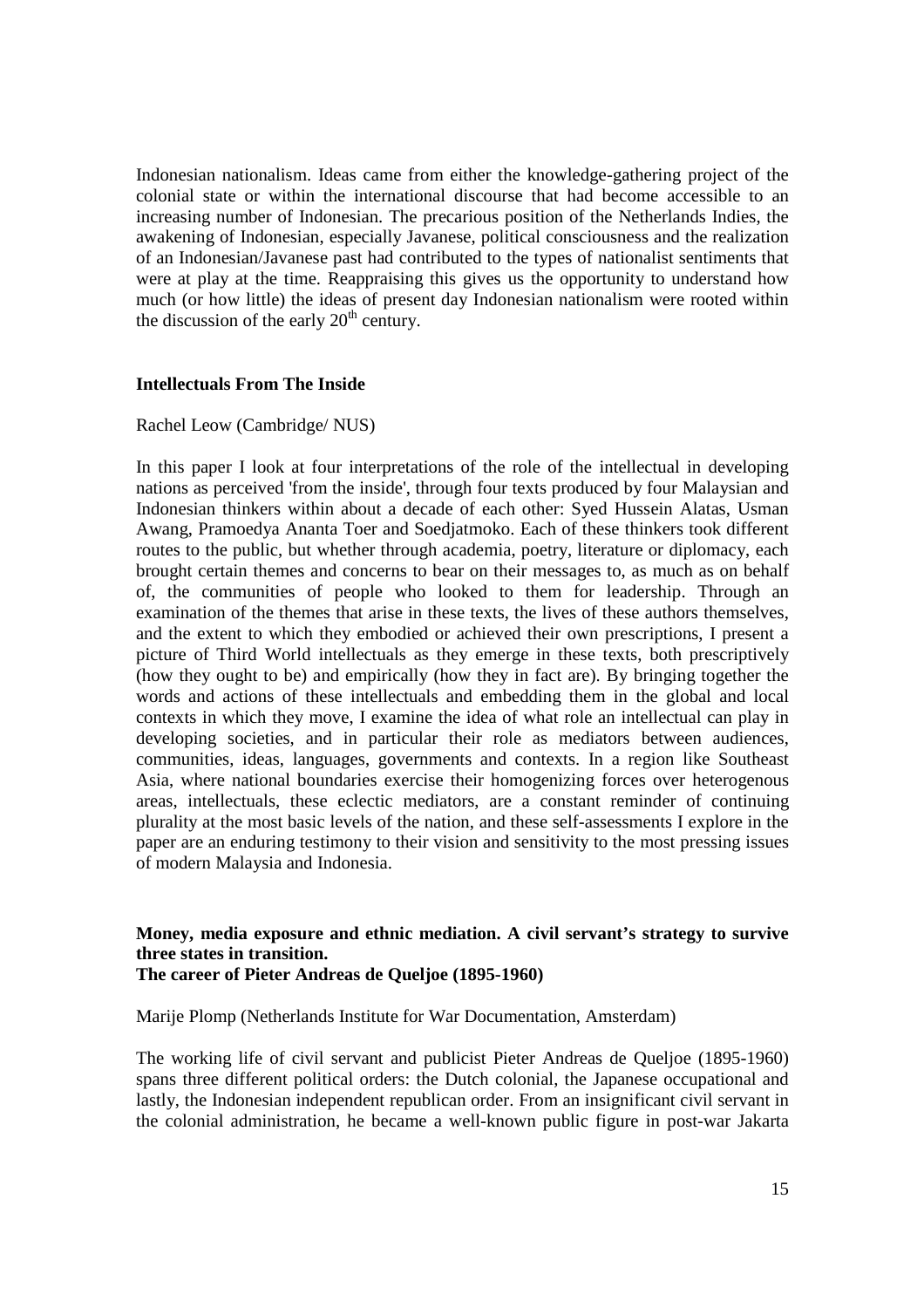and self-proclaimed representative of the republican Moluccans. Because of this status, he was able to exercise considerable influence on the leading politicians concerning government policy towards the Molucca's and the Moluccan communities living outside the Moluccan islands.

De Queljoe was an ardent nationalist, whose main goal was a unified, modern, Indonesia, where all the different ethnic groups would co-exist in a harmonious manner. Although his efforts pertaining to this goal – and there were many – differed considerably in each consecutive period, they were all directed to gaining influence: in the political, as well as in the public arena.

Apart from the media exposure he got through the publication of his 'political' novel *Di dalam kamus gunung Salak* (1949) and his own radio talk show, perhaps the most important device for De Queljoe was money. Despite his meager income from the government, he had a conspicuous luxurious style of living. The mansion, the Cadillac, the parties: it all enabled him to mingle with the Jakartan political elite. It is therefore no coincidence that his career – pre-war and post-war - is marked by four cases of fraud and embezzlement. In the colonial society, the money brought him the status he could not attain otherwise, because of his dark skin. After the war, it made up for his lack of the university degree: in the early years of the republic, most seats in the government were taken by nationalists with a university education.

This paper will address the following questions: How did De Queljoe act on the changed circumstances after 1942 and 1945 in order to safeguard his position? Which strategies were successful and which were not? In what way did state policies on race and labor regulations of the consecutive periods shape De Queljoe's career? How did his affiliations with ethnic, religious, political and sociocultural organizations strengthen his position

\*\*\*

# **Session 1b: The Rule of Law**

#### **Illegality and the Indonesian state: colonial and revolutionary origins of the system of exemptions.**

Robert Cribb (Australian National University, Canberra)

Indonesia's contemporary legal order is marked by a far-reaching system of exemptions from law. That is to say, Although the statute book is relatively clear about what what is permitted and what is illegal, in practice those with sufficient power or with good connections to government enjoy an exemption from the force of the law that far exceeds the discretion that is a normal part of all legal systems. Explaining how this system of exemptions arose is an important element in devising strategies for remedying it. This paper will examine the roots of the exemption system in colonial legal pluralism, in the late emergence of a development programme and the nationalist response, and in the circumstances of the revolution.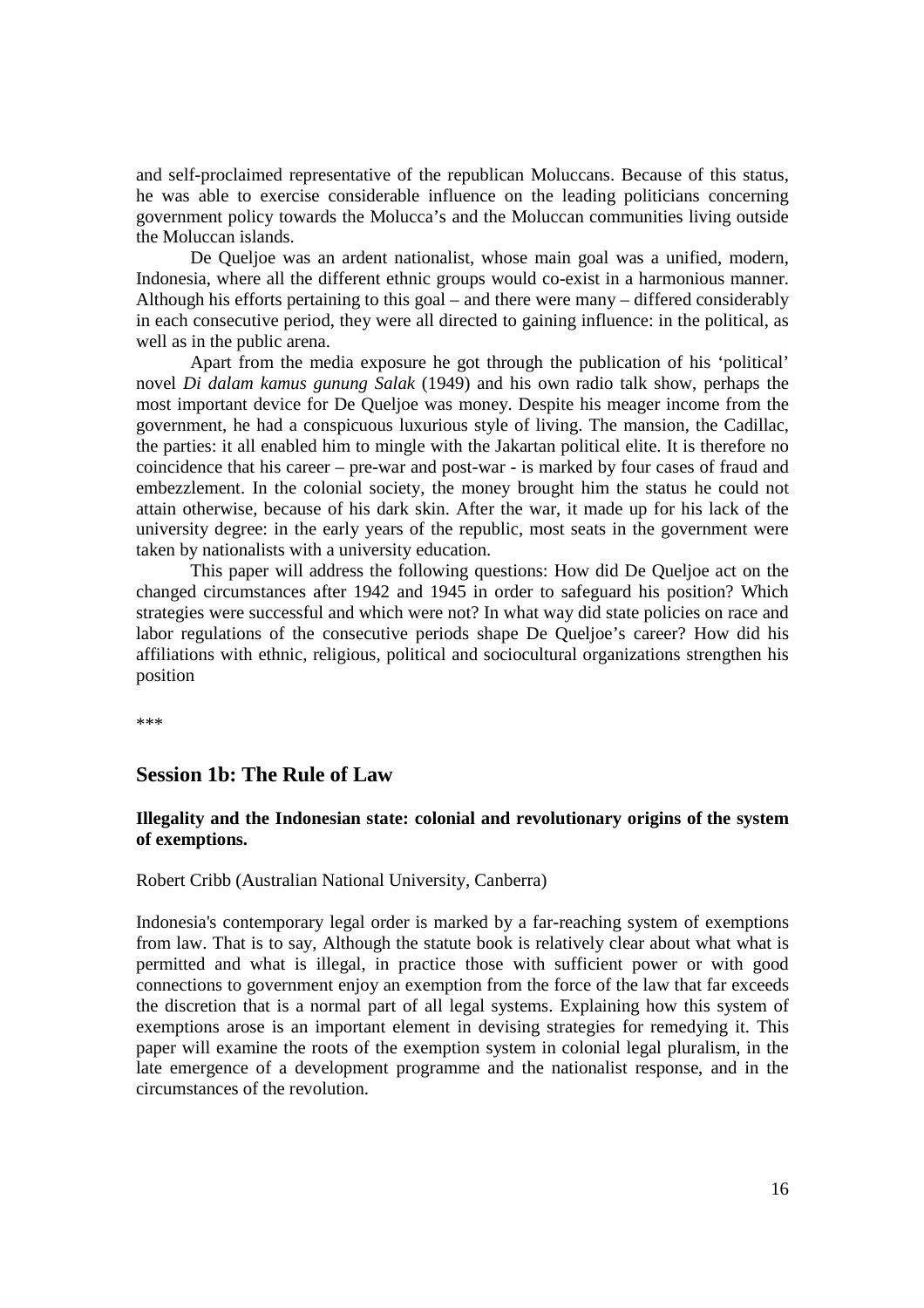### **Judges and Juvenile Delinquents: the workings of colonial courts in the Netherlands Indies, 1918-1940**

#### Annelieke Dirks (Leiden University)

A closer analysis of the juvenile reform policy of the Dutch colonial authority in the early twentieth century can offer a fresh perspective on the late colonial state and its rule of law. Combating juvenile delinquency and 'rescuing' criminal children was on the agenda of both the colonial state and civil organizations like Pro Juventute and Moehammadijah. After the establishment of the first state re-education institutes for juvenile delinquents in 1918, more and more Indonesian youth were re-educated each year. In 1918 just 73 children between the ages of eight and sixteen years old were living in a reformatory, while in 1930 this had grown into a total of 1139 youngsters.

The colonial courts played a crucial role in the re-education system, since the judges had to decide if children who had committed a criminal act should pay a fine, serve time in prison, could be sent home with a warning or should be re-educated in an institution. This paper analyzes how the colonial courts operated with regards to juvenile delinquents and shows the divide between the ideals of the law and the problematic reality of its implementation. It deals with the origins and consequences of miscommunication between judges, children and their parents and compares the different attitudes of far-away state officials in Batavia with those of local judges.

## **The late colonial state and the good policeman Policing, intelligence and change in the Netherlands-Indies**

Marieke Bloembergen (Royal Netherlands Institute of Southeast Asian and Carribean studies/KITLV, Leiden, The Netherlands)

The study of modern colonial policing provides helpful insight in the workings of the late colonial state, which was neither completely weak nor omnipotent, but by nature fragmented in its authority. This fragmented nature of colonial authority was also the problem of colonial policing. Through its organization and hierarchy the colonial police force, moreover, makes clear how the colonial state worked both on principles of cooperation and inclusion, and on difference and exclusion: in the 1930s the police force was for 96 % staffed by Indonesian recruits; only a very small minority of Indonesian policemen could, however, reach the higher ranks, and this only fairly late in the course of the 1930s.

 The modern police of the Netherlands-Indies, created in the first two decades of the twentieth century were an answer to a typical colonial problem: the struggling of a colonial state that wanted to be civilized but saw its legitimacy founder, and that based its authority on violence but also strove for consensual authority. The police were, moreover, the face of the colonial state. It was therefore in the interest of the colonial state, if it wanted to be trustworthy to its civilizing promise, to provide in good policing, in policemen that would be effective but also professional and civilized, forceful but also careful, and contributing to colonial order and civilization. This 'good policeman' was the ideal of modern colonial policing. It was an ideal, because it was hard to combine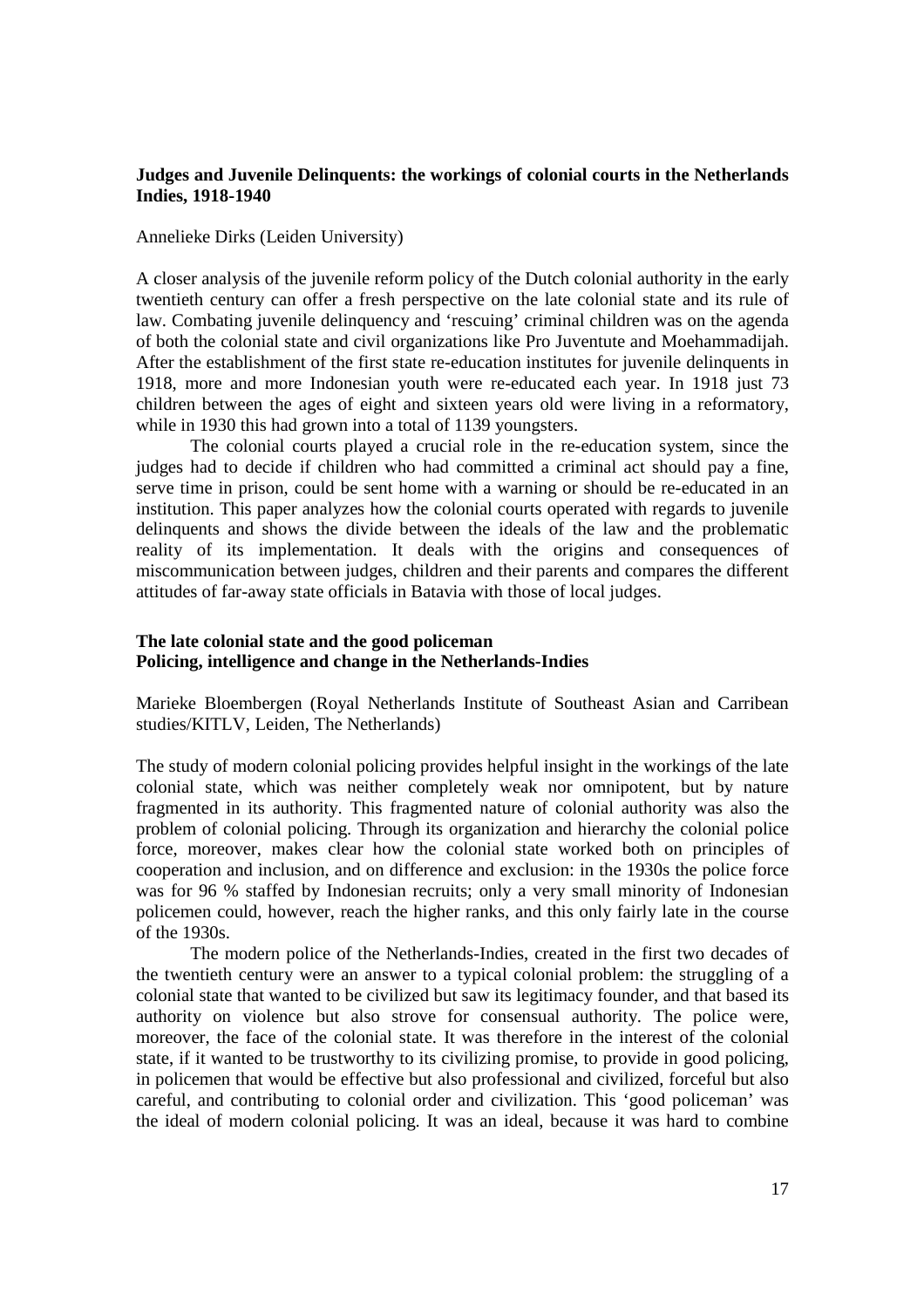with the practice of permanent political policing, and because of abundant examples of police violence to be found in the colonial police's archives and in newspaper reports.

 Focusing on individual examples of the policing of crime and (political) changes in Sumatra in the 1930s, this paper will examine how and to what extent the ideal of good policing functioned within the Netherlands-Indies' colonial police force, and with which effects. The aim is to get further insight in the dilemmas of colonial policing – and in what was colonial about it – and thus in the functioning of the late colonial state.

\*\*\*\*\*

# **Session 2: The Local State**

### **Independence or modernity?**

Henk Schulte Nordholt (KITLV Leiden/VU Amsterdam)

The nationalist interpretation of Indonesia's history has for too long monopolized Indonesia's picture of the transition from the late colonial period to independence. At the same time the Dutch interpretation of the late colonial period has overestimated for too long the role of the Dutch in maintaining colonial control. Both approaches either misinterpret or ignore the central role played by the indigenous (lower) middle classes in sustaining colonial rule. The majority of the indigenous middle classes was not automatically drawn into the nationalist movement. Instead, they were more interested in achieving modernity, which implied instrumental loyalty towards the colonial state. This, on its turn helps to explain why so few Dutchman managed to maintain control over such a large archipelago.

An analysis of the quest for modernity leads us into an investigation of everyday life of Indonesian middle classes. As a first stage of this research I suggest to see how a colonial education of desire tried to persuade Indonesian middle classes through advertisements and educational illustrations to achieve a nonpolitical sort of modernity in which the nuclear family appears as the key vehicle to happiness.

\*\*\*

## **Session 2a: The interventionist state**

#### **The changing faces of colonial state: The abolition of revenue farming and its consequences for the Chinese, 1870s-1910s**

#### Abdul Wahid (ENCOMPASS, Leiden University)

Taxation lay at the heart of Dutch colonialism in Java. It served as main bureaucratic device of the colonial state to strengthen political control and extract available economic resources of the colony. It was not purely adopted from a Western administrative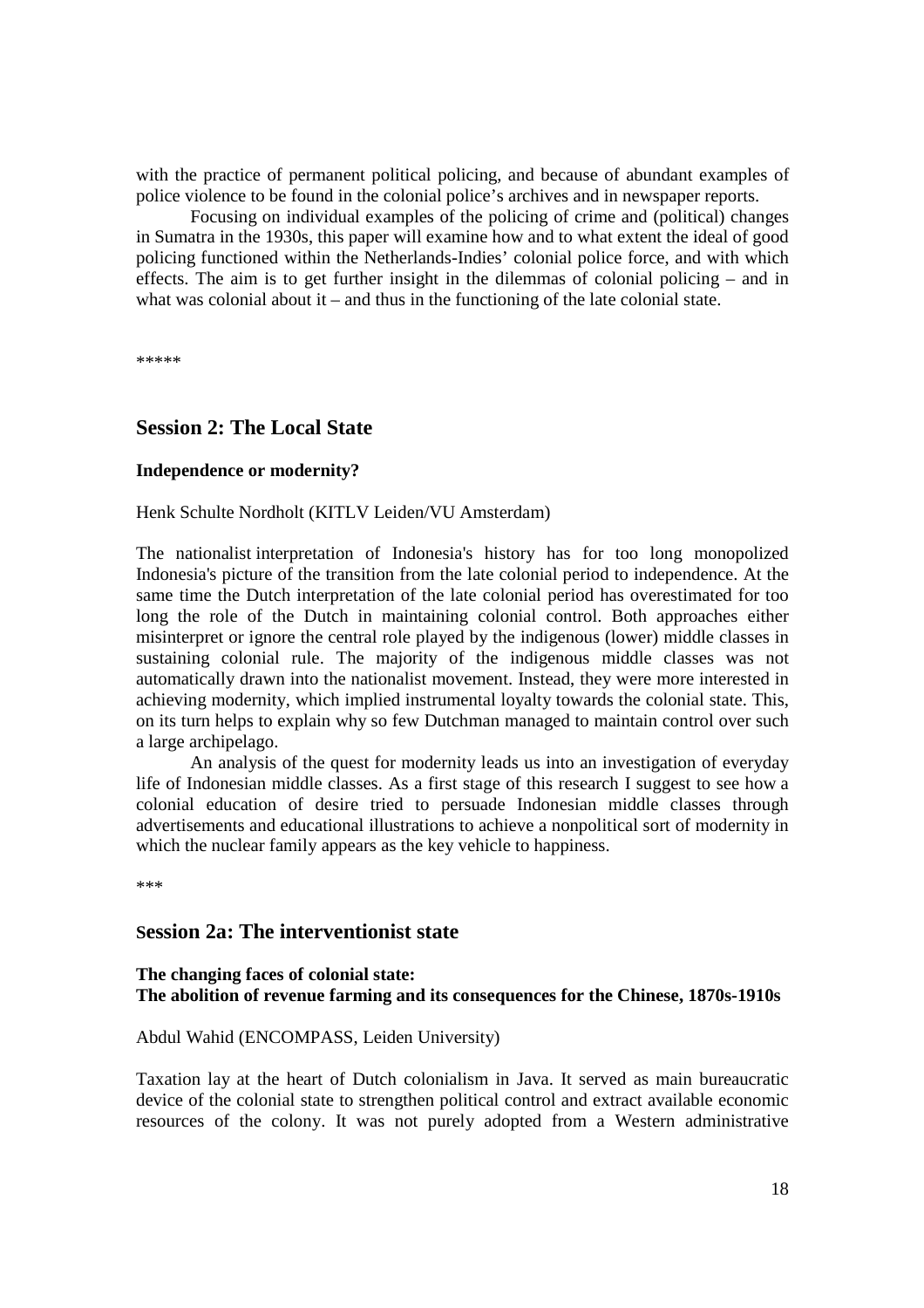tradition but partly an improvement of the existing traditional-feudal systems. During the height of colonialism in the  $19<sup>th</sup>$  century Java, the colonial government created various kinds of taxes to meet the increase demand of revenues to finance the colonial state and the motherland. Beside the well-known cultivation system (*cultuurstelsel*), the colonial state also continued to develop the *pachstelsel* or revenue farming, which had been practiced since the VOC period. It was the practice of the state to farm out the licence to collect taxes to the non-state parties by means of auction. The Chinese, with their vast experience, economic network, and capital played instrumental role and dominated the tax farming system.

The alliance between colonial state and the Chinese tax farmers on the one hand reveals the limits of state power, but on the other hand it shows its unlimited authority in creating alternative ways of revenue extractions. In the course of time, the *pachtstelsel* developed into an effective system and filled the government's treasury with revenues particularly from profitable commodities like opium. But in the longer run, the system became more problematic for the government, since it provided opportunities for the Chinese to expand their immeasurable control over the local economy. In the end of the  $19<sup>th</sup>$  century, the colonial government worried about the growing influence of the Chinese on the local economy, which threatened the Dutch business and impoverished indigenous people. Responding to these conditions, the colonial government gradually abolished the *pachstelsel,* and launched a new revenue system that was to lead to a modern fiscal system. By using colonial documents and other relevant sources, this paper tries to uncover the aims and reasons of those changing policies and the Chinese response.

## **Public Health Care on the Tobacco Plantations in Early Twentieth-Century Sumatra's East Coast**

#### Wen Li (ENCOMPASS, Leiden)

From the late nineteenth century, large-scale tobacco plantations developed on the thinly populated Sumatra's East Coast. The demand of a considerable input of labor was met by indentured labor, the so-called coolie labor, first largely coming from the Straits Settlements and China and then from Java. The existing studies on the coolie issues in Sumatra's East Coast, done both by anthropologists and by historians, focus on the role played by the colonial state and European planters. On the one hand, Ann Stoler and Jan Breman highly criticize the colonial state and those European planters in terms of their exploitative practices toward laborers. On the other hand, several historians argue against Stoler and Breman by offering a more benign view of the role played by the colonial government and emphasizing that improvement occurred over time in the living and work conditions of coolie laborers. In this paper, by investigating the Medical Journal (*Geneeskundig Tijdschrift voor Nederlandsch- Indi*ё) and reports from the Laboratory for Pathology in Medan (*Verslag van het Pathologisch Laboratorium*), I'd like to join this controversy by reconstructing the historical development of coolies' public health care in Sumatra's East Coast in the early twentieth century. With the contributions from such experts as Dr. Schuffner and Dr. Kuenen, public health was significantly improved by the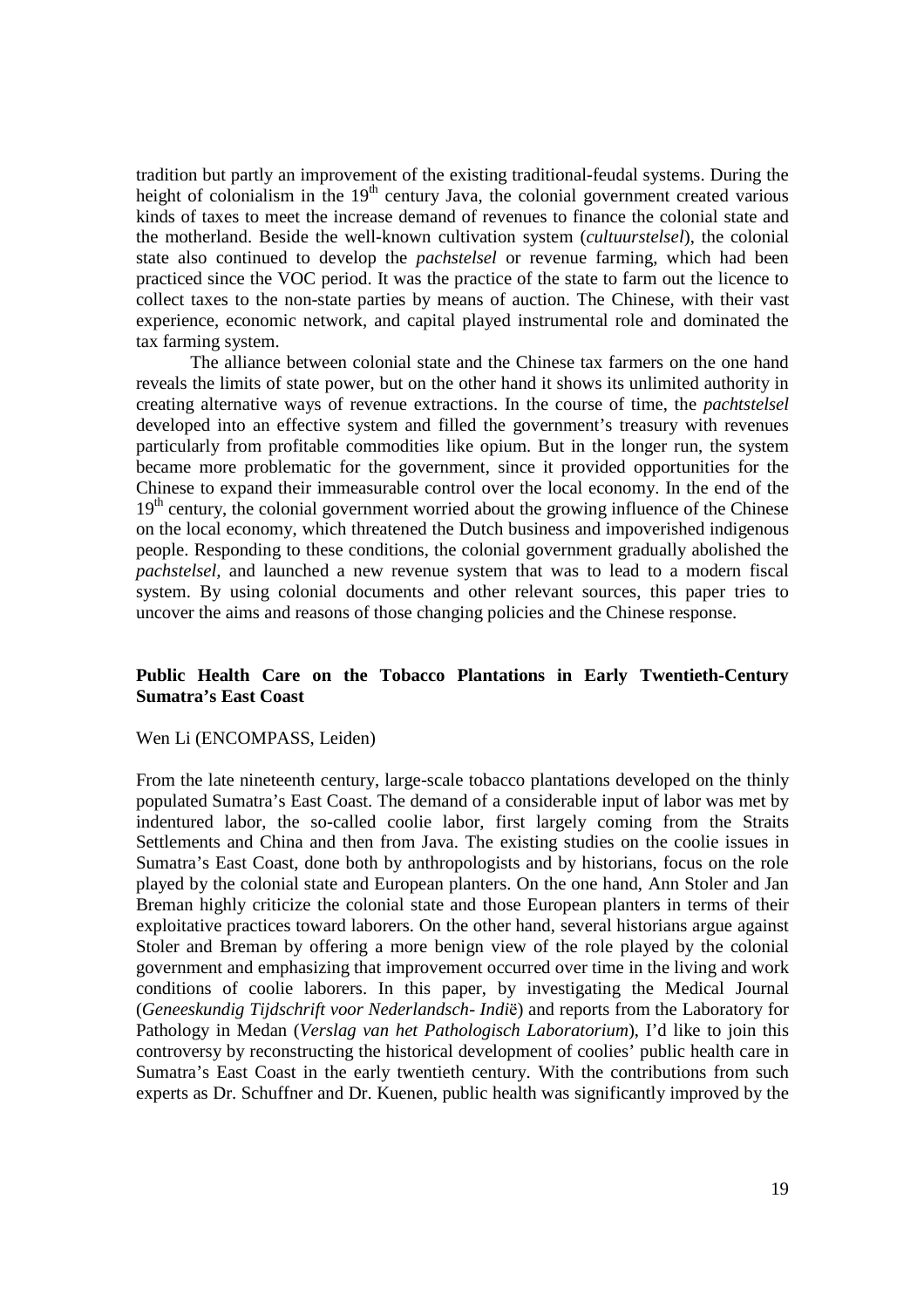application of the practical hygiene and therapy on the tobacco plantations, and one of the most advanced tropical public health systems was finally established.

## **Frustration – aggression: the base factors of workers' strike. A case studyon railway workers' strike in Semarang in the colonial era**

Dewi Yuliati

This research aims to analyse the base factors of the railway workers' strike in Semarang, Central Java, in the Dutch Colonial Era. Historical method, that is finding and examining the historical records, is used to get authentic and credible facts. The historical analysis is supported by other relevant social sciences concepts, especially phsycology, sociology, and politics, to reach the objective constructions of the history of railway workers' strike in Semarang.

The result of this research can be summarized as follows. Semarang, a city which has been industrialized since the middle of the 19th century, was a nutritious area for the growth and the development of industrial community which consisted of employer and worker classes. In this industrial community, capitalism lacking appreciation to the workers' force led the workers to be frustrated. Frustration could make every human being or animal to be aggressive. This research shows that frustration-aggression is the base factors of the workers' movement, among others in the form of strike. Besides these frustration-aggression factors, this research also finds some factors that move the workers to strike, namely sociological and political factors. Organization, economic and political interests, cultural system, and ideology (nationalism, marxism, and communism) are the theorical frames needed to reach the whole story of the railway workers' strike in Semarang in the colonial era.

\*\*\*

# **Session 2b: Connecting to Civil Society**

## **Indonesian Teacher Training during the Japanese Occupation: A Case Account for the Emergence of** *Mass* **Intellectual** *Elites*

Agus Suwignyo (Gadjah Mada University, Yogyakarta)

The period of the Japanese occupation in Indonesia, although relatively short, laid a critical foundation to the future ideological shift of teacher training of the country. One notion dealt with the emergence of *mass* intellectual *elites* that both the teaching profession and the short-lived system of teacher training had made effects under the Japanese military government.

 This paper attempts to identify some ideological aspects of the changing nature of Indonesian teacher training and teaching profession during the Japanese occupation. It aims to account for a case in which a colonial layer of intellectual elite class was, through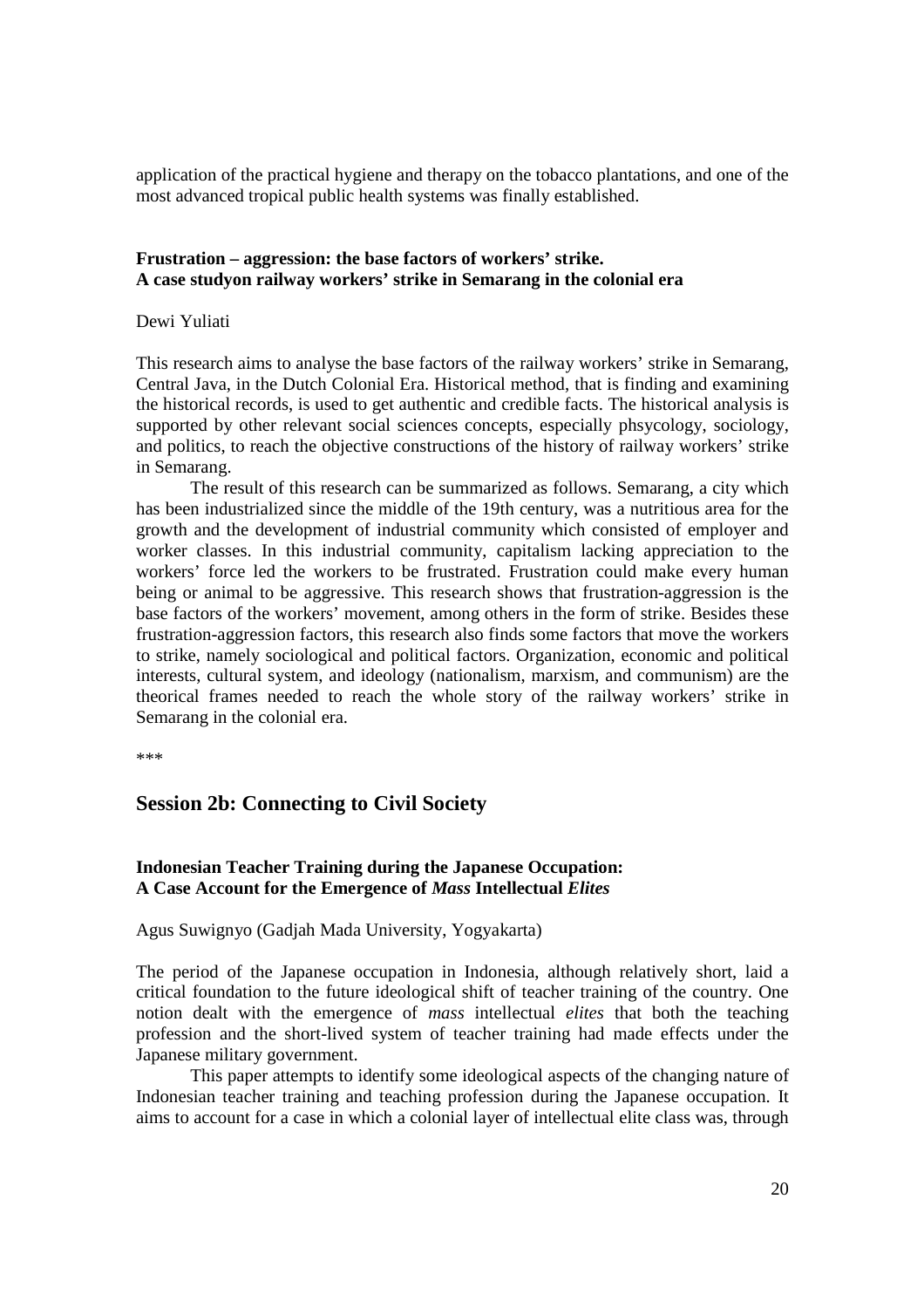changing policies of schooling, transformed and relegated into a social class of the mass among the Indonesian society.

 Several studies have discussed fundamental changes in Indonesia's social class structure that the Japanese occupation brought about (W.F. Wertheim 1955; Leslie H. Palmier 1955; Justus M. van der Kroef 1956). The occupation stimulated a widening participation of the mass in social and political public affairs. In the meantime, there also arose what Anthony Reid (1975) calls 'dangerous chasms' between three major rival groups: the secular nationalists, the Islamic leaders and the *Pamong-praja*. The changing class structure is particularly important to notice. While mass participation could have meant dispersal of the colonial segregated society, the mounting rivalry among elites signified a diminishing status of the elites as socially ascribed.

 It is quite obvious that students of the Dutch-Indonesian teacher training schools were, by training, to be bound to an elite status in colonial society. However, when the colonial society fell apart following the Japanese arrival in Indonesian islands, those students lost opportunities of being ascribed to an elite status that their education would have implied. Some of the students returned home and some others got stranded in different places after the Japanese closed down the colonial schools and dormitories somewhere in March 1942. In August/September 1942, when most public schools were re-opened including the teacher training schools in Yogyakarta and Jakarta, only some of those former Dutch-educated Indonesian students got back to schools. Some others were taken to the Japanese military training camps, for example that close to Sukabumi. One or two found a job, teaching at Elementary Schools, the *Sekolah Rakjat*, or resuming administrative posts, which the Dutch officials had had to leave. But all these seemed not to last long as school boys and girls were then prepared for war mobilization.

 Generally speaking it is hard to argue, at least until a later stage of the Japanese occupation, in how far the Indonesian would-be teachers formerly trained in Dutch schools did belong to any one of the three categories of elites Anthony Reid mentions. Those Indonesian students had followed a colonial school system that almost totally isolated them from the nationalist movement and idea of Indonesia. For example, while eye-witness testimonies and other studies indicate that a number of Japanese military personnel had been present in Indonesian towns and cities years before the Japanese landing on Java, it took most students of Dutch-Indonesian teacher training schools a great deal of time—even until the moment of the shutting down of the schools by the Japanese military early in 1942—so as to get aware of the changing macro political context. In addition, there is evidence that upon the Japanese arrival in 1942, identity politics as regard to religious diversities among students of the teacher training schools began to spark out in a conscious manner only by way of 'natural' mode at individual levels, rather than in intended design by the Japanese authorities as Harry J. Benda (1955) pointed out. Finally, at least for the last decade before the landing of the Japanese troops on Java and Sumatra, many students of the Dutch-Indonesian teacher training schools in the islands had come from families of non-aristocracy background. Some even had come from low-class families according to the colonial standard of social stratification so that they had had to follow a longer structured way of schooling before entering the teacher training schools. These different characteristic situations of students of the teacher training schools, but more crucially the changing political context of the period which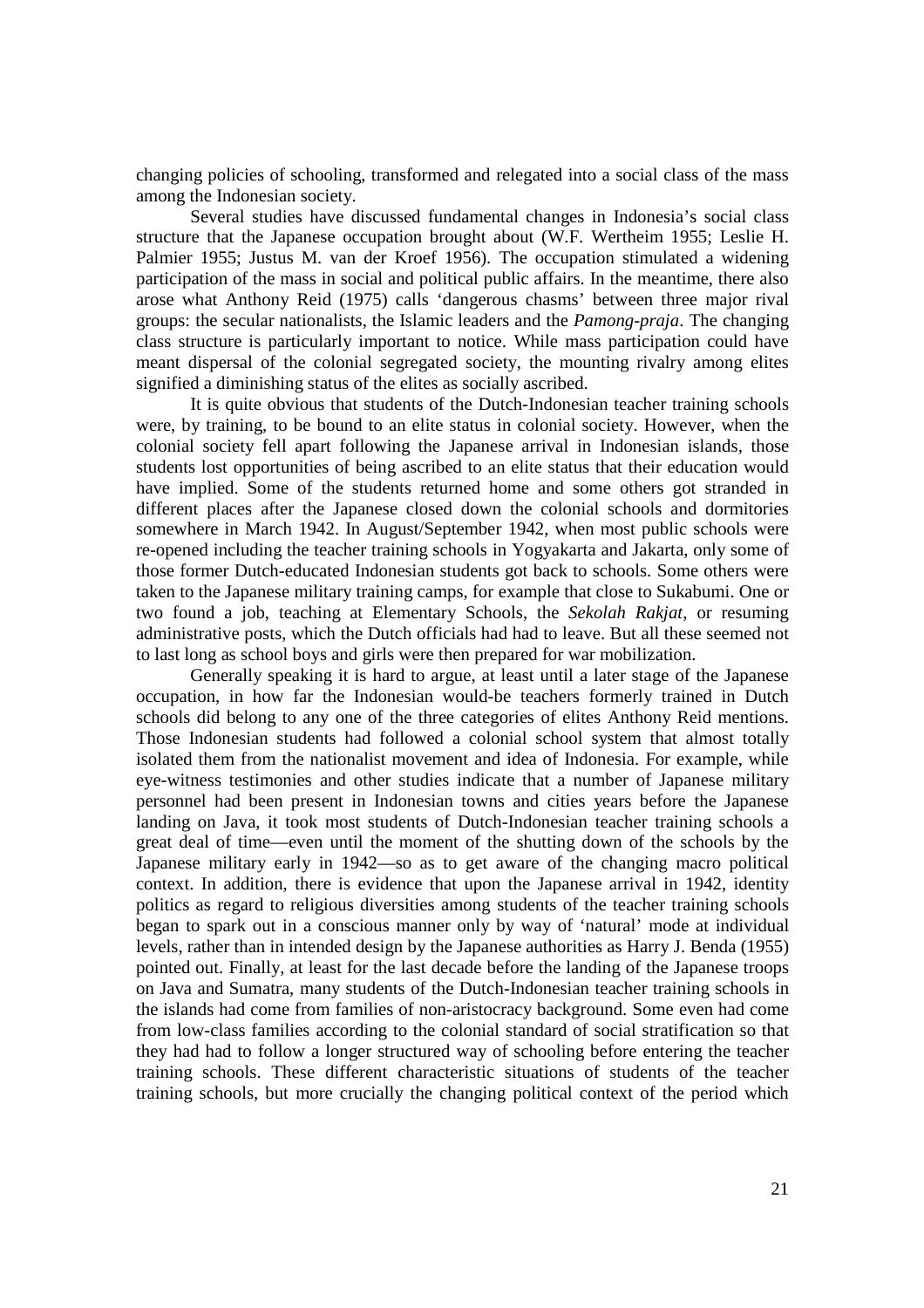they had been in, seemed to have transformed the social status of those Indonesian intellectuals into the public mass status of the society.

 Along the line of investigation, curriculum materials and schools books during the Japanese occupation provide information about the school practices. However, the changing political and ideological context that the Japanese authorities had implemented in school lives, for example in the form of open system of school admission, serves a critical point as to understand the disruption of the colonial school function of social class reproduction. In this paper, the changing nature of the teacher training schools and teaching profession—especially with regard to social class reproduction—is studied on the basis of oral history data and, to a lesser extent, written archives.

#### **The Kong Koan in Crisis 1890-1929: the Dutch failed plans to abolish the Chinese Officers System**

#### Monique Erkelens (Leiden University)

The Chinese Council (Kong Koan) played an important governmental and social role in the Chinese community of Batavia from the eighteenth until the twentieth century. It was a semi-autonomous ethnic organization that collaborated with the Dutch colonial government in administering the Chinese community by collecting taxes, explaining government rules, settling disputes etc. Other activities included the supervision and coordination of social and religious matters, including education, marriage registration, cemeteries, public ceremonies and temple management.

 The Council consisted of carefully selected members, directly appointed by the governor-general. They were civil officers who were given the military titles of major, captain and lieutenant. The major was chairman of the Council and head of the Chinese community. The officers were assisted by wardmasters, secretaries, clerks and messengers, all non-government officials. Only wealthy Chinese from the local elite were eligible. Therefore, membership of the Council guaranteed authority, high prestige and influence. Lower jobs such as wardmaster, secretary or clerk also were attractive as the Chinese Council was regarded as a prestigious organization.

 In the early twentieth century the prestige and authority of the Kong Koan was challenged owing to several factors. The Dutch colonial administration intensified its direct rule over the archipelago, taking over several core activities from the Council, making the latter gradually more and more redundant. Furthermore, the Council was attacked by emerging Chinese nationalist interest groups. Influenced by the new nationalist movement in China, Java's leading Chinese and Malay newspaper Sin Po accused the Chinese officers of serving the colonial administration like lackeys, and successfully pleaded for the abolition of the Kong Koan in the early twentieth century. Ironically, the Council in Batavia was partially resurrected afterwards because the community could not do without its social tasks.

 The aim of this presentation is to show how the colonial government attempted, but failed, to abolish the Chinese officers system in Batavia. Detailed plans had been drawn up to make the Chinese Council defunct and to place the Chinese community under direct European administration in the three main cities on Java, i.e. Batavia,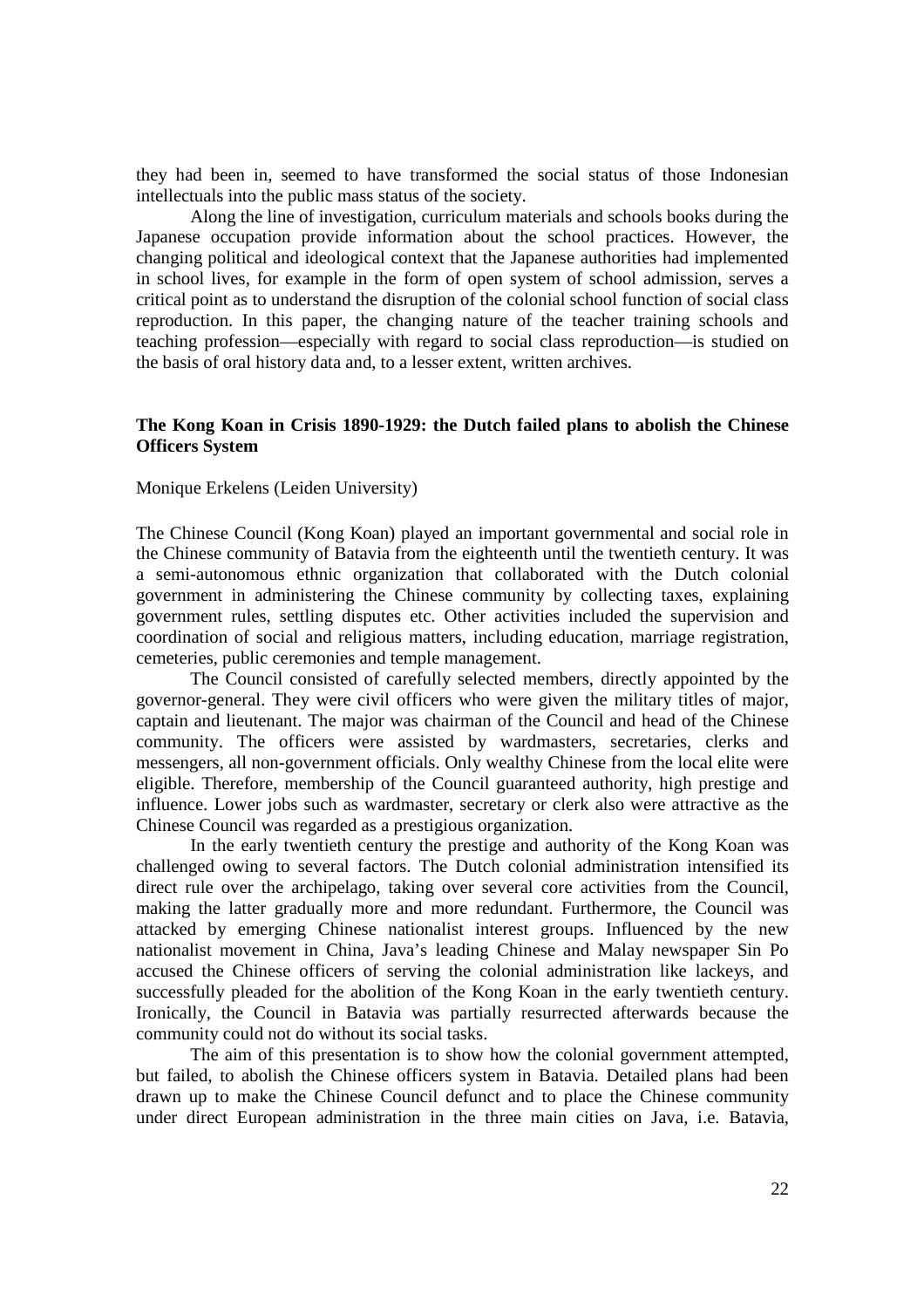Semarang and Soerabaja. However, the government completely misjudged the situation of Batavia and the Council managed to survive the plans of the colonial government. In fact, *majoor der Chineezen* Khouw Kim An was reappointed in 1927 and the Council maintained most of its functions until the death of major Khouw in 1942.

### **The treatment of a treacherous teacher Mythology, nationalism, and education in Javanese Indonesia, 1930s to 1950s**

Bernard Arps (Leiden University)

Among the most celebrated Javanese stories is *Dewa Ruci*. Known in many versions and presented in many media including literature and shadowplay, it tells of Bima's studying with the pandit Durna, Bima's arduous quest for the purifying water, his encounter with the Deity in the ocean, and his eventual enlightenment having entered the Deity's body through His ear.

 The historical variability of this story is apt for examining crucial changes in the representation of teaching and teachers after Indonesian independence and the use of mythology for advocating new perceptions in the educational realm. In the 1930s, Bima's quest focused on deeply personal mystical enlightenment and his *guru*'s role was dubious: he intended to send Bima to his death. Certain renditions of *Dewa Ruci* were even concluded with Bima giving Durna a severe beating for his treachery. In the ideological climate of the early 1950s, Durna was "rehabilitated" through a recasting of his character, while Bima's quest and his faithfulness to his teacher were reformulated as heroism.

 I will refer particularly to the depiction of this teacher–pupil relationship in two influential exegeses of the *Dewa Ruci* story: a mystical one expounded by the Javanist Prince Mangkoenagoro VII in 1933 and an Indonesian nationalist one published by the Ministry of Education, Teaching, and Culture in 1954.

\*\*\*\*\*

# **Session 3: From Local to Global**

#### **Besides empire and nation: transnational perspectives on decolonization**

Tim Harper (Cambridge University)

Not least of the transitions of the end of empire was the entrenchment of historical narrative within a national framework. This has been remarkably enduring, and successive trends in post-imperial historiography, from conceptualisations of the 'late colonial state', the 'new imperial history' of colonial cultures, to new work on memory and colonial-metropolitan interactions have infrequently challenged this. More recent 'transnational' or 'cosmopolitan' turns to scholarship have often promised more than they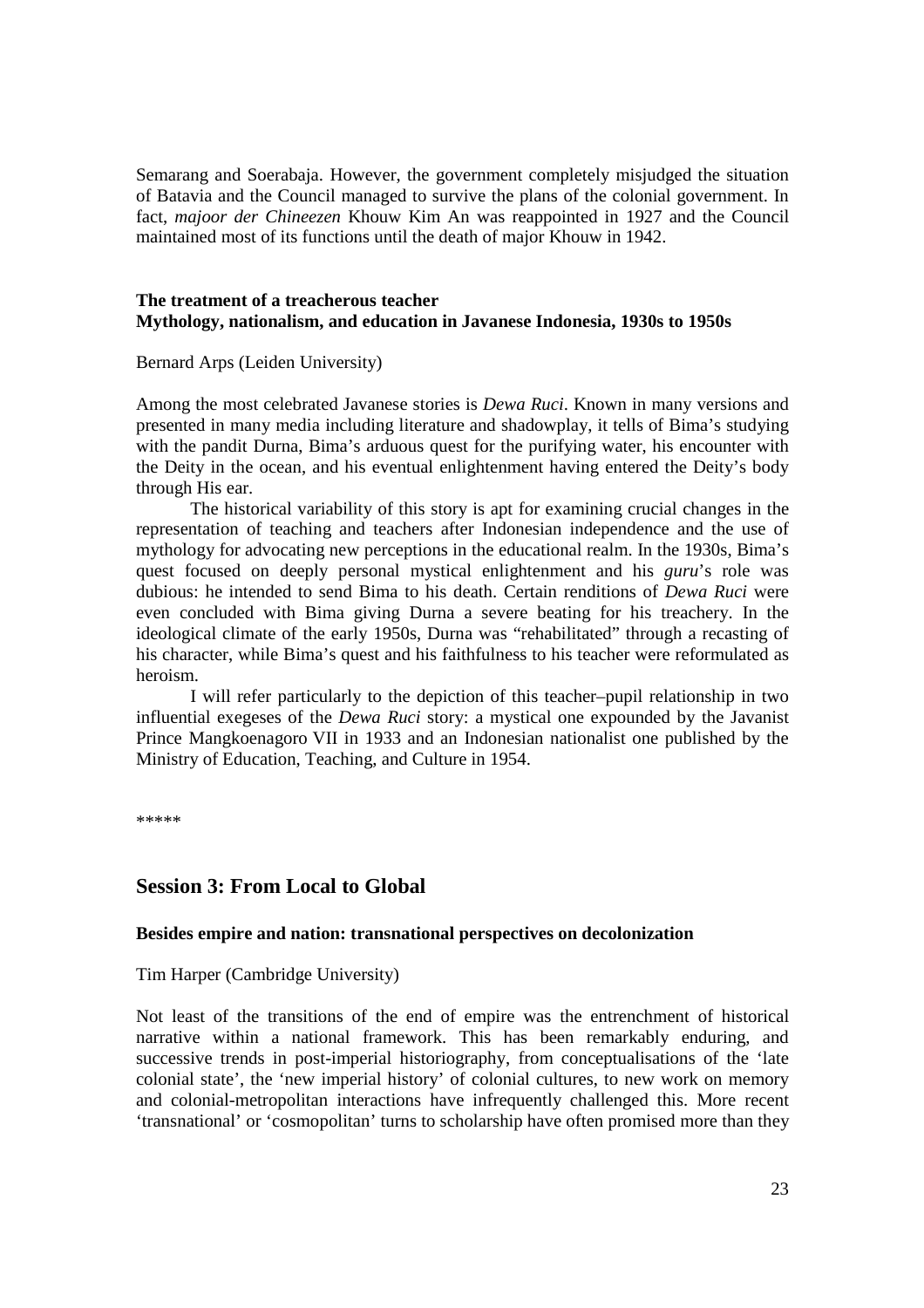have delivered in this regard. This is particular the case with decolonization itself: ideas and experiences that were lived beyond, or besides, empire and nation, remain marginal. This paper suggest ways in which broader geographies and different chronologies of transition might help us look at these processes in a fresh way.

## **Economic globalization and Indonesian decolonization?**

J. Thomas Lindblad (Leiden University)

Indonesian inherited an economy from the colonial period which was highly integrated into the international economy with Indonesia serving as a major supplier of vital raw materials to the world market. After the Japanese occupation and the Indonesian Revolution, Indonesia re-entered the world economy in the early 1950s at a time of booming international trade. However, although political independence had been fully acknowledged, economic decolonization was yet to take place and in fact was substantiated during the 1950s. This contribution studies the interplay between outside forces of economic globalization and the transition of control over economic resources at home from Dutch private capital to Indonesians. This is done by looking at, amongst others, the record of the 1950s in terms of foreign trade. In addition, the successive deterioration of the climate in Indonesia for incoming foreign investment is also considered. The paper focuses on the 1950s but also gives some attention to the first half of the 1960s.

\*\*\*

# **Session 3a: Transnational Perspectives**

## **Views on colonial Singapore, outside influences in Singapore independence leaders' thinkings**

Jean-Louis Margolin (University of Provence, Aix / Research Institute on Southeast Asia, Marseille)

Early in 1959, a People's Action Party (PAP) triumph at the incoming Parliamentary elections looked highly probable; it was going to put Lee Kuan Yew's team at the helm for the last steps on the road to independence. Hence the major importance of the abundant, thoughtfully-worded programmatic statements then published by the party. They offer an assessment, surprisingly balanced, of 140 years of British colonial rule. They dress a portrait of the island, of the Malay peninsula and of Southeast Asia at a crossroads in their history: the proposed political agenda is based on an evaluation of resources and potentialities. At the same time, the obvious proximity of independence induces a preoccupation for careful economic planning: Singapore's financial and intellectual resources have to be tapped, and combined with Malaya's own, without provoking the wrath of the British. A liberal and open political system is projected, but the emphasis already is upon efficiency and pragmatism. Democratization is an essential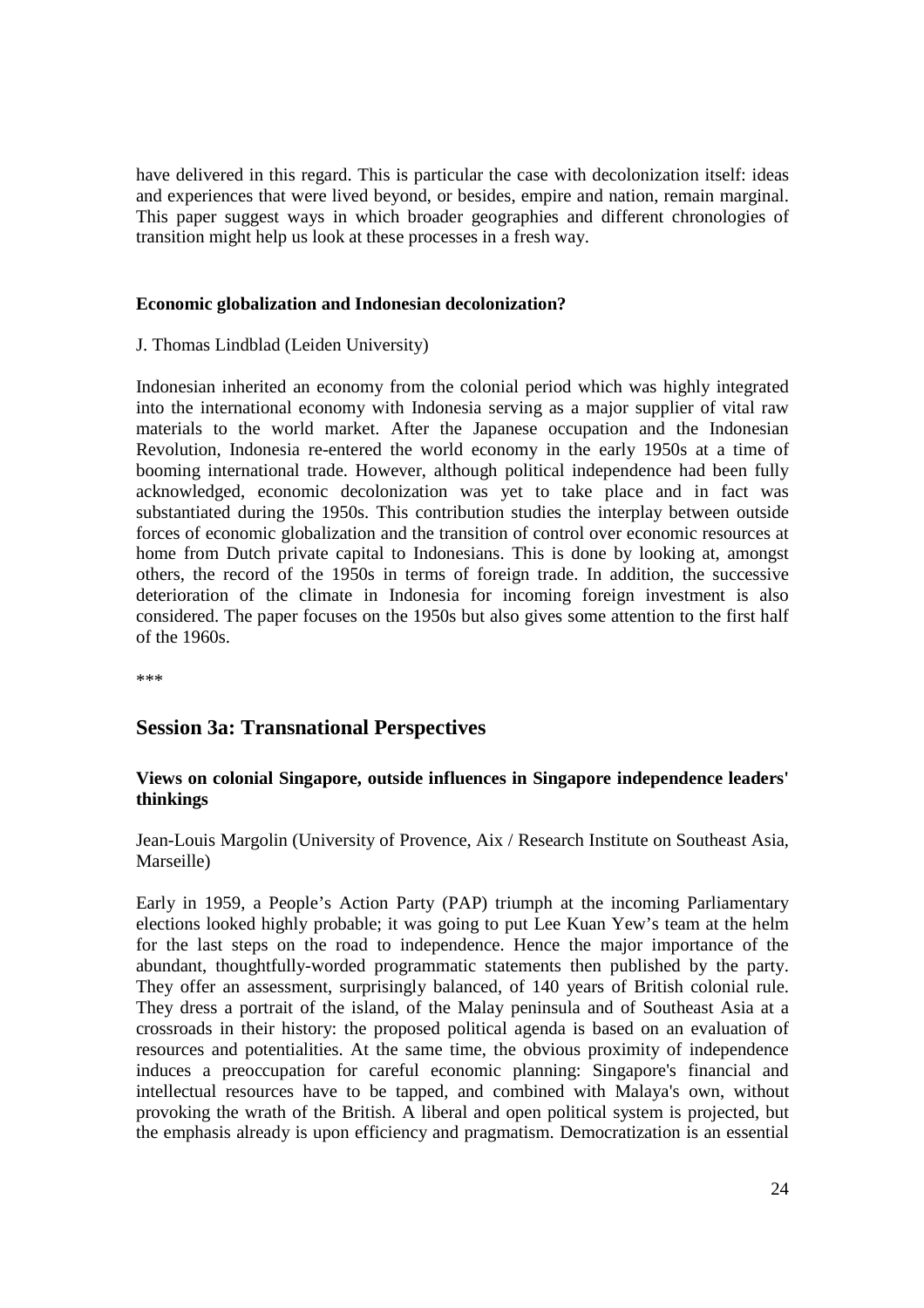goal, but it seems to mean not much more than a clean and effective government. A merger with Malaya is presented as the best hope for a future prosperity, taking for granted the "natural complementarity" of the two territories. Finally communism, still influent inside the PAP iself, is rejected in favour of a vaguely defined socialism.

 That programme shows the dominant influence of European social-democracy (first and foremost Attlee's British Labour Party experience) and of India's Nehruvite socialism. Sukarno's Indonesia, Nasser's Egypt and Mao Zedong's China are more infrequently mentioned as valuable models, and considered as potential friends. But the idea of a semi-planned economy, with the government as the major actor, should also be related to Lee Kuan Yew's team formative years, in the late 40s and 50s. They seem then to have been influenced by thinkers such as John Strachey (a "revisionist" British Labourite*)*, George Padmore (the famous Trinidad-born Pan-African leader) and Ashok Mehta (close to India's Prime Minister Nehru since 1955, he became in 1962 his Economic Affairs and Planning Minister). All three of them had been Marxists, close to the international communist movement, but had converted later on to social-democratic conceptions focussing on economic and social planning, welfarism, social justice and equal opportunities. They rejected widespread nationalisations and egalitarianism, and were staunch anti-communists. More discreetly, Lee Kuan Yew –as many if not most leaders of postwar Southeast Asia- had been deeply marked by the ability of the occupying Japanese to mobilize people and resources, as well as to make themselves respected through ideology and through fear.

 As early as the 60s, many of the 1959 views will be thoroughly reviewed, and sometimes abandoned. Thus Sweden or Israel will be considered as more valuable models than India or Indonesia. But, much more than most people think, the PAP's formative years have left their marks on what Singapore is today.

#### **India and Southeast Asia: Connected Histories, 1910-1960**

#### Sunil S. Amrith (Birkbeck, University of London)

This paper aims to explore the changing nature of the historical connection between India and Southeast Asia in the first half of the twentieth century. The basic argument is that the historical experiences of the lands either side of the Bay of Bengal were deeply connected in this period; but the nature of the relationship between India and Southeast Asia changed as a result of new ways of governing the circulation of peoples, ideas, and ideologies. Looking at the shifting nature of the connection between India and Southeast Asia may thus illuminate the broader themes of this conference: political transition; the overlapping dynamics of transnational, national and regional histories; and changing representations of political authority.

The paper will focus on three particular 'moments' of transition, in which the connections between India and Southeast Asia underwent significant change.

1. The debates surrounding the end of indentured labour from India to Southeast Asia, in the 1910s. The political and legislative controversy over Indian indentured labour sparked important debates on the movement of people across imperial boundaries in Southeast Asia; about the rights of 'immigrant' labour in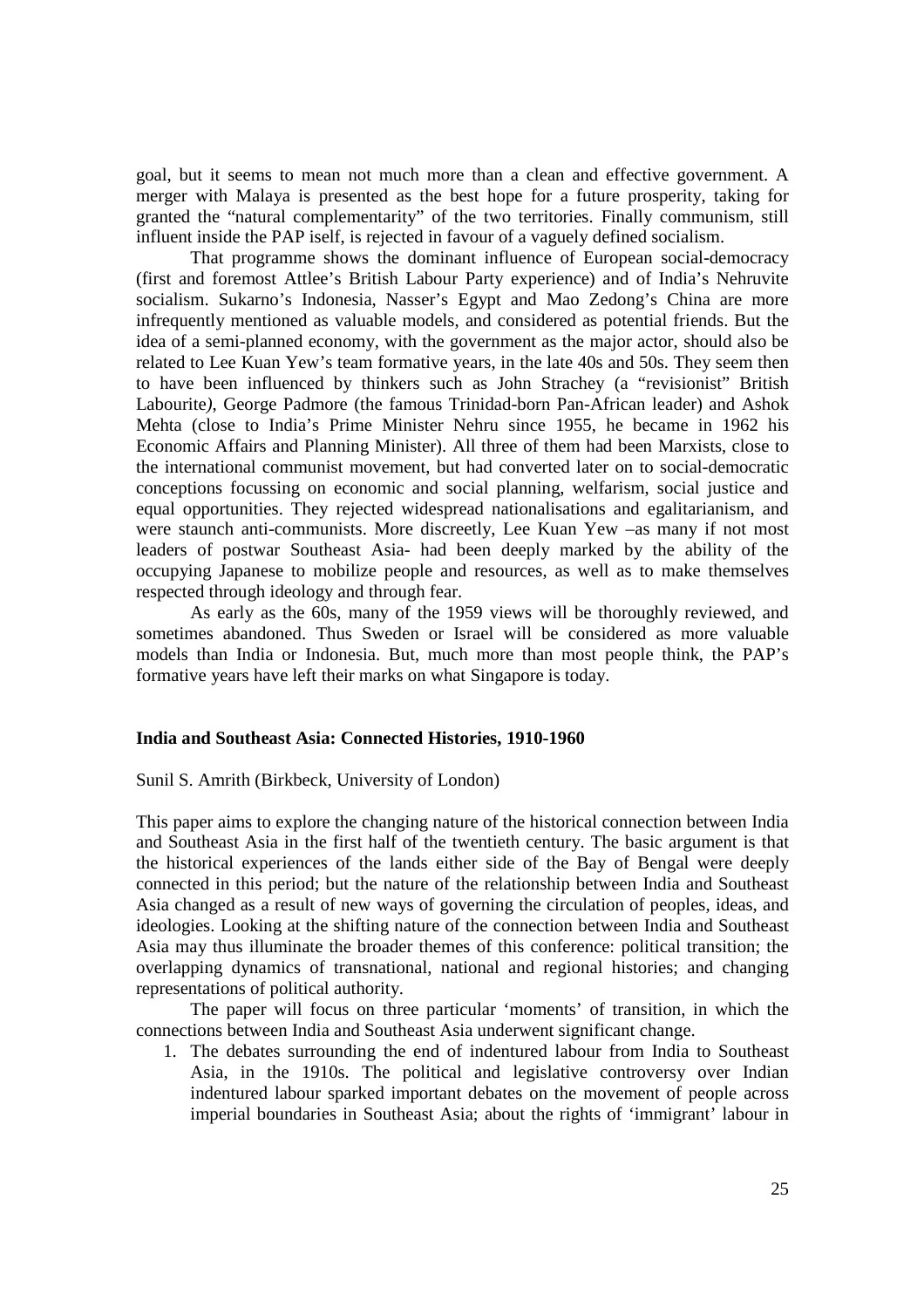the Dutch East Indies, Burma and Malaya; and on the nature of the economic and political relationships linking both sides of the Bay of Bengal.

- 2. The second moment of transition I focus on is the discovery (or rediscovery) of the narrative of 'Greater India' in the 1920s and 1930s: archaeological discoveries, and the scholarship of both colonial Orientalists and Indian nationalists, revived the idea that the local cultures of Southeast Asia were heavily 'Indianized' in nature. This imagination of a particular deep cultural connection between India and Southeast Asia, came at a time when local nationalists in Southeast Asia sought other, more 'autonomous' narratives of their own national pasts, and at precisely the moment when the position of Indian labour was called into question by colonial administrations and local nationalists during the Depression.
- 3. The third 'moment' in the paper is the post-colonial moment, from c. 1946-9. In this period, the relationship between India and Southeast Asia—in particular between India and Indonesia—was reconstructed. The paper argues that this postcolonial transition marked a fundamental shift in the nature of connections between India and Southeast Asia, which were now channelled overwhelmingly through *states.* As a result, the historical narrative linking Indian and Southeast Asian history itself underwent a transition, towards the traditions of nationalist historiography.

### **Situating India: the development of** *Asianism* **in India from the late colonial to the early independent state, 1928-1955**

Carolien Stolte (Leiden University)

From the nineteenth century to the opening decades of the twentienth, most leading Indian intellectuals envisaged a modern India that would be similar to the nation-states of Europe. However, as the Independence Movement gained in strength, a notable shift away from the European model occurred. In order to become a participant in the international comity of nations, India had to redefine its geographical identity and cultural individuality. Gradually, more emphasis was laid on India's distinctive cultural and historical identity as well as its Asian surroundings. The discourse on India's international positioning as it developed towards Independence was more in line with Gandhi's principles of *ahimsa* and *satyagraha* than with European political concepts, and was strongly directed towards the political awakening of Asia and pan-Asian cooperation.

After Independence, these ideas looked for expression in the postwar international arena. India had to consolidate itself internationally as a sovereign nation-state. It also had to consolidate itself domestically through the processes of electoral democracy, which empowered groups and individuals in civil society to become more vocal. The question then, is how the various elements of civil society viewed India's Asian relations, and in how far they challenged the political idiom of the new state in this respect. The state did not have a monopoly on Asian relations, given the existence of strong civil organisations with Asian networks predating Indepedence. It will be seen that the theatre of India's Asia-policies became an important site of contestation, in which dissent over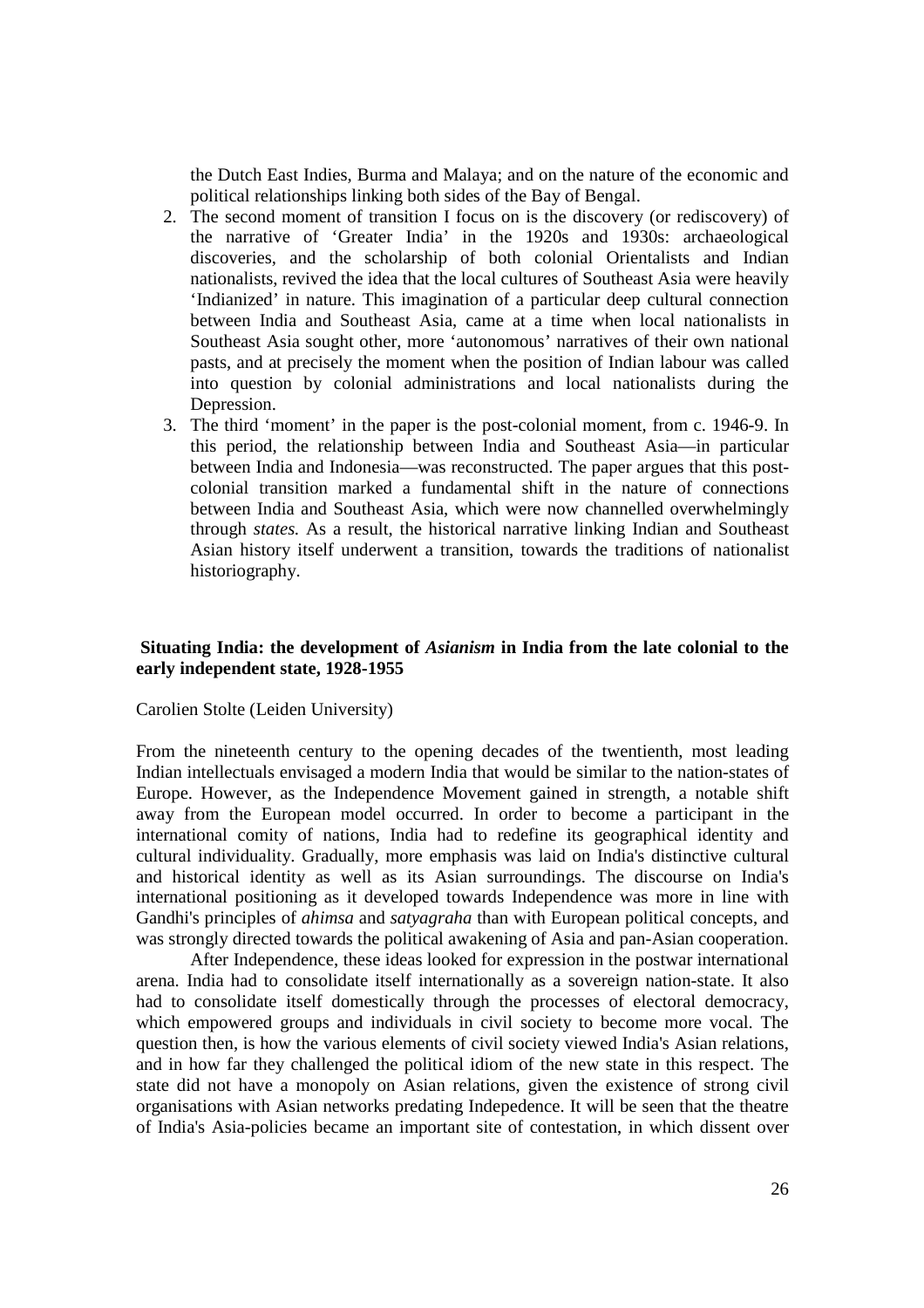the question of 'Western modernity' versus the 'Asian self' was voiced. The state sought legitimacy for its policies through a rhetorical mode of reasoning, appealing to (perceived) Indian traditions, while both proponents and opponents provided feedback. Looking at key political figures as well as influential civil society bodies and the press, it is with these dynamics that this paper is concerned.

**\*\*\*** 

# **Session 3b: Geographies of Decolonization**

## **National Interest and Global Pressure: Decolonization of the Law of the Sea in Post-Independence Indonesia**

## Singgih Tri Sulistiyono (Diponogoro University, Semarang Indonesia)

The main objective of this paper is to answer the question of why decolonization of the law of the sea in Indonesia took place much earlier than those of decolonization in, for example, the Dutch colonial criminal law which is still in use until the present day. One of the most important factors which can be used for answering that question is the ongoing Indonesia-Dutch conflicts both during the independence revolution and the consecutive period when Indonesia-Dutch relation became increasingly tense in connection with the West Papua dispute. Indonesian experiences during independence war (1945-1949) and RMS (Republik Maluku Selatan) Movement in 1952 gave lesson on the important step to control territorial sea for its defence and security. Only by the shrewdness of Soekarno and his diplomatic staffs in benefiting 'cold war' could Indonesian national interest in implementing the law of the sea, especially the principle of archipelagic state and controlling West Papua be avoided from global pressure.

## **From cooperation to opposition - changes in the relationship between the Darul Islam and the Republic of Indonesia**

Chiara Formichi (SOAS London/UGM)

Alternating foreign dominations induced alternating fortunes for indigenous political groups, so if the Dutch had preferred the Nationalists, the Japanese chose as first interlocutors the Muslim elite, thus creating an internal conflict at the time of independence. Both groups had been developed as potential administrators of the new Indonesian state, and depending on ever-mutating local circumstances the one or the other managed to impose itself as the given authority.

Following the plans for a federal Republic and the signing of the Renville agreement some regions were transitionally returned to Dutch authority adding to anti-colonial attitudes opposition to Sukarno's Republic.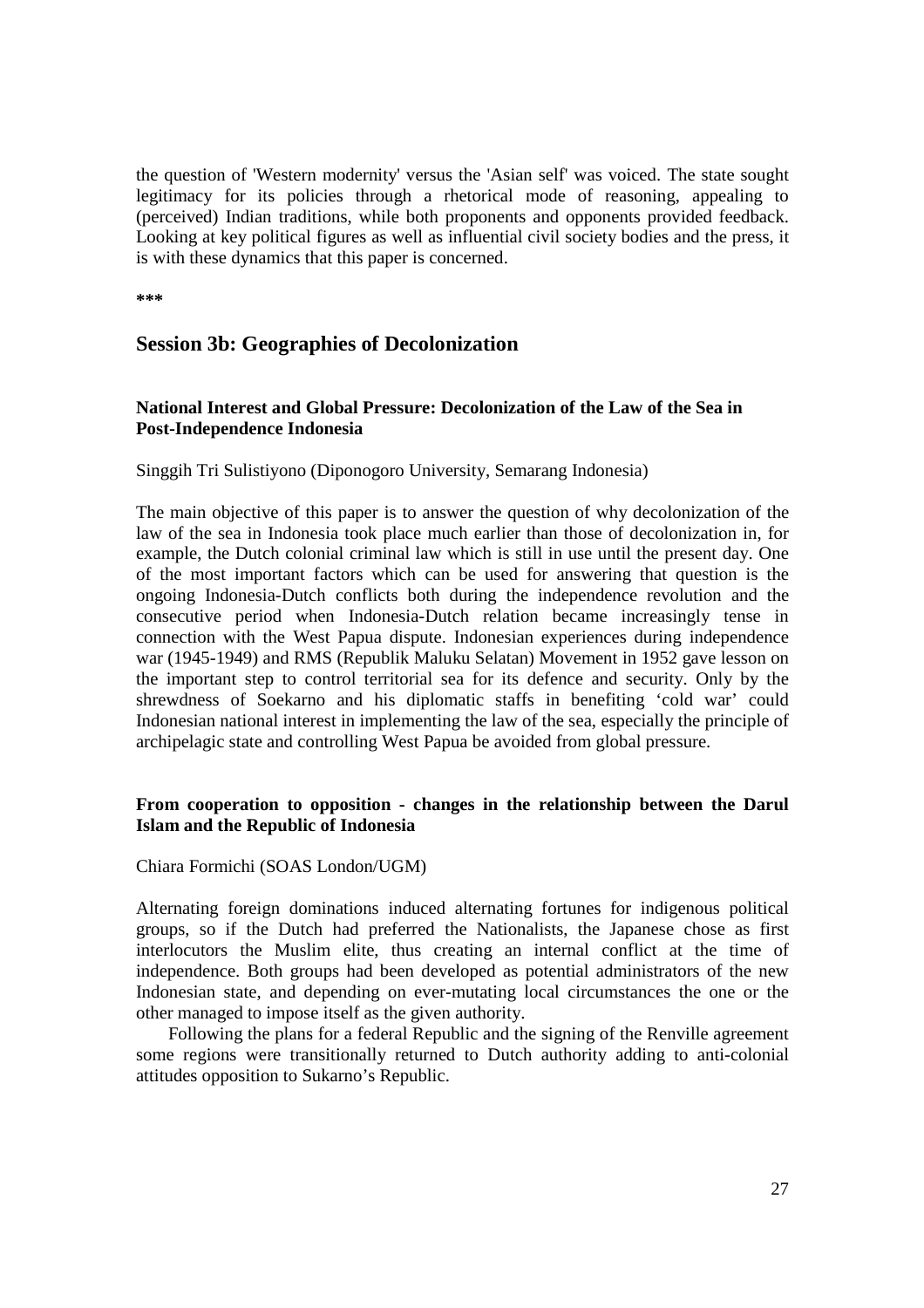A clear example of this dynamic is the later development of the established Islamic State in West Java (and its spread to other outer provinces such as Aceh, South Sulawesi, South Kalimantan).

The *Darul Islam* was created as a transformation of the West Java branch of *Masyumi* as a response to the new invasion of European troops; its legitimisation through Islamic symbols found fertile grounds in this Sundanese-dominated area of Java, where religion has often been seen as an integral part of everyday life, as also contemporary politics shows us.

Kartosuwiryo – leader of the Islamic party in West Java since 1929 – filled the power *vacuum* left by the Republic and despite the original idea was to complement (and neither substitute nor oppose) Yogyakarta's government within the project of the Federal Republic, it is arguable that Sukarno's option for a unitary state pushed the DI to challenge the Republic in the name of grass-root support based on traditional allegiance structures which relied upon religious leaders's networks.

The movement – having built a parallel state with its own Army and ministries – has been first officially condemned in December 1949 and of course it has been considered rebellious by the Sukarno administration, which succeeded in militarly end the DI in West Java only in 1962, after 13 years of fighting. It has been argued that especially since the mid-1950s DI's support was shrinking and that the movement only survived because of its terrorist methods. Nevertheless, as a result of several interviews, I have concluded that despite its support had been gradually fading because of military and discrediting campaigns, backing for the scope of establishing an Islamic state *in lieu* of the Westoriented, Javanese-dominated and Secular Republic was still present.

The analysis of the Darul Islam's early days and founding ideologies has long been denied in favour of studies focussed on its violent actions in the 1950s and the Military operations to crush it; Kartosuwiryo has contantly been dismissed as a power-thirsty terrorist with little or no interest in the Islamic state he was advocating for.

This paper would like to re-direct the attention to the dynamics behind the NII's (*Negara Islam Indonesia*, Islamic State of Indonesia) origins, its early connection with the Republican state – which also saw military cooperation until the second half of 1949 – and its later antagonism.

#### **New Guinea Council: An Icon of Papuan Nationalism**

#### Bernarda Meteray (Universitas Indonesia)

This paper focuses on New Guinea Council (Nieuw Guinea Raad), how it was formed and its impact to the Papuans in 1960s. It discusses firstly about how the Dutch government dealt with the establishment of New Guinea Council in (West) Papua. This policy demanded acceleration of development program in each field such as politics, economic, social and culture. Difficulties faced not only by the Dutch government but also by the Papuans are discussed as well. Even though this development process was slow, it had brought about a greater sense of identity and feeling of solidarity amongst the first young educated Papuans. Secondly, this paper also shows how the Papuans reacted to this new institutions. In one side the presence of Nieuw Guinea Council as a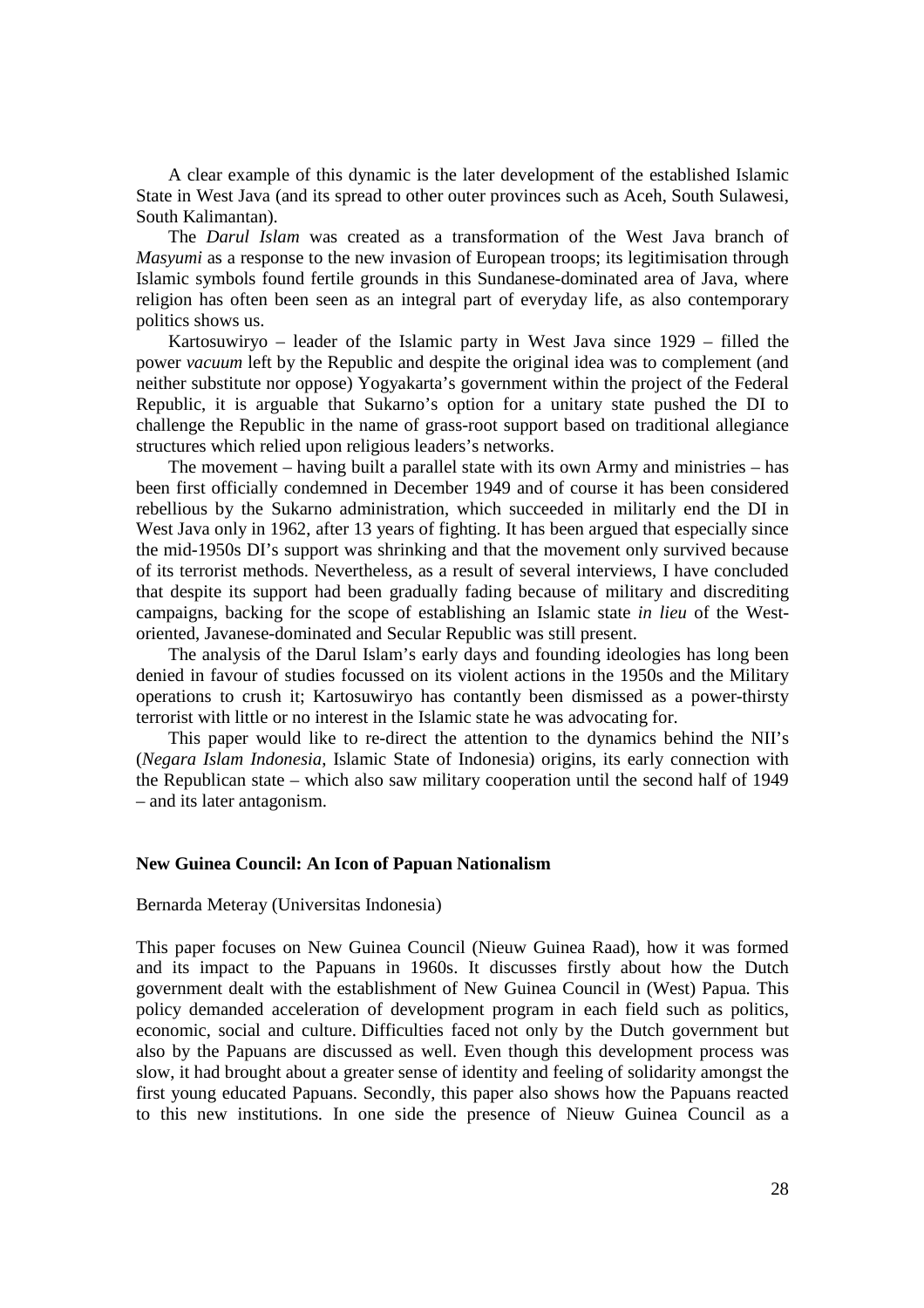representative body was a new attribute amongst the Papuans society particularly the council members but on the other side they were expected to maintain relationship with Papuan grassroots and to accommodate the peoples aspirations.

\*\*\*\*\*

# **Evening Program Day 2: Film** *Rubber***, introduced by Frank Okker**

#### **Madelon Székely-Lulofs, a DELIcious author**

Frank Okker

Never before any journalist or writer delivered a more thrilling and revealing image of the Delian society of the 1920s than Madelon Székely-Lulofs did in her first three novels: *Rubber* (1931), *Coolie* (1932) and *The other world* (1934). She was rewarded for her sharp insight with an immediate worldwide success. But who was she and how did she obtain her experience with the atmosphere of Deli?

Madelon Székely-Lulofs (1899-1958) was the oldest daughter of a highly ranked public servant of the Binnenlands Bestuur in the former Dutch East Indies. Claas Lulofs operated as an important advisor of the governor-general in Buitenzorg (Bogor) and was the right hand of Hendrikus Colijn, who would become the prime minister of the Netherlands.

Born in Surabya, Madelon grew up in the northern and middle parts of Sumatra, but she attended during the secondary school in Deventer, Holland. One of her school friends was a certain Hein Doffegnies. After only three years Madelon returned to the Dutch East Indies because her mother had to undergo a serious surgery. There she met once more Hein, planning to build up a career in a private colonial enterprise as many young Europeans did at that time. Madelon and Hein married in August 1918 in Meester Cornelis at Java.

They moved to the north eastern part of Sumatra, better known as Deli. Hein entered into the service of the Hollandsch-Amerikaansche Plantage Maatschappij (HAPM), the largest rubber company in the world, and soon became a skilled rubber planter. Madelon raised their two daughters, but she was bored stiff leading the life of a planters wife in her isolated house and watching the slowly growth of the tiny rubber trees.

Soon she made her entrance in journalism, publishing a large number of articles, stories and travel reports in a freshly started weekly magazine, *Sumatra.* In the editorial office in Medan she met László Székely, a handsome Hungarian rubber planter, who contributed his humorous drawings to the magazine. Shortly afterwards Madelon and László became lovers. She divorced Hein and followed László on his leave to Budapest. In September 1926 they married in the Hungarian capital and returned after a year to Deli where their only child, a daughter, was born.

They spent another three years on the rubber plantations. But in the first half of 1930, when the prices of all products have drastically diminished, Madelon and her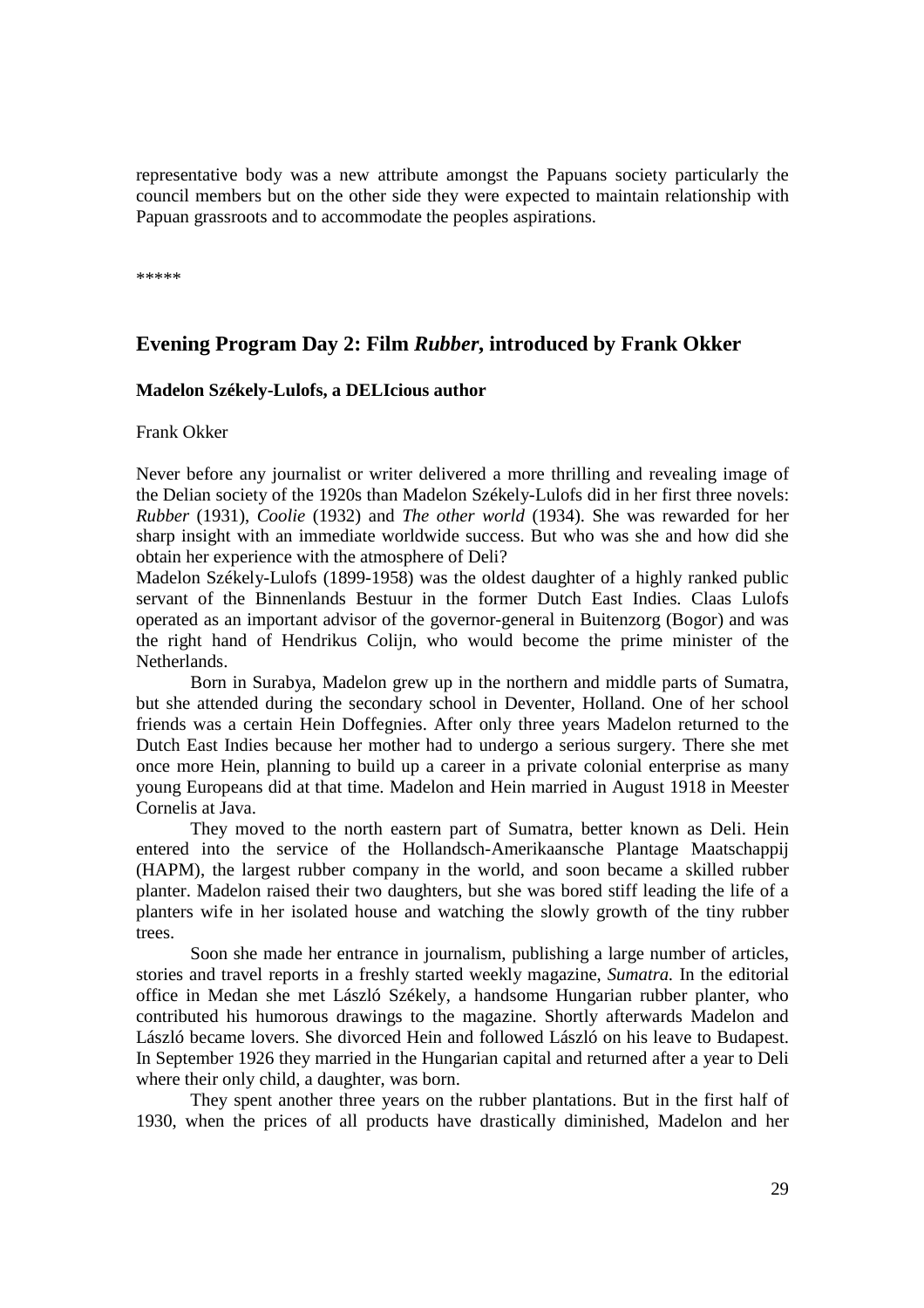family departed for good to Europe. Due to an unfortunate investment they lost almost all their money. Madelon decided to earn her living by writing a novel about the rough life of the rubber planters in Deli, their extravagant behavior at the club and their ruthless actions towards the Javanese and Chinese workers in the plantations.

Her first novel, *Rubber*, proved to be an enormous international success. The book was translated into 15 languages. In several countries tens of thousands copies were sold and in Germany *Rubber* reached a circulation of over 130.000 books.

\*\*\*\*\*

# **Session 4: Medan and North Sumatra**

#### **Local Politics in Medan 1890-1942**

Dirk A. Buiskool

From 1886 existed in Medan an areacouncil and a municipalityfund to serve the interests of the new city. In 1909 Medan became a municipality with a towncouncil. In 1912 limited democracy came to Medan; only European males and 'equals' having a certain minimum income had the right to vote and the election went via electoral associations. In 1918 for the first time elections for the town council were open to the other ethnic population groups with different political parties. In this paper I focus at the question to what extent Chinese and Indigenous members were able to influence decisionmaking in the Dutch dominated towncouncil. In the council extensive discussions were held about a wide range of topics like public works, roads, citycleaning, hospitals, firebrigade, spatial development, schools, ricksjaws or hongkongs, sport, cinema and musical entertainment. Openhearted discussions were held about democratic principles and racial discrimination, language problems and equal salaries for Europeans and Indigenous. In several cases we saw that Chinese members took one line with the indigenous representatives like in the rickshaw question. In other cases we saw that Chinese representatives did not follow requests of the indigenous members, for instance on the suggestion to appoint a Chinese member in the commission for land affairs. The general impression of the towncouncil meetings is of goodwill, the members sincerely wanted to develop Medan, the Dutch together with indigenous and Chinese members. The meetings were held in a amiable atmosphere, albeit with the usual conflicts. Nearly every town council agenda included consideration of social projects such as kampong improvement, construction of public markets, social housing, education for indigenous and matters for public hygienics and health. The last recorded meeting of the towncouncil was from December 1941.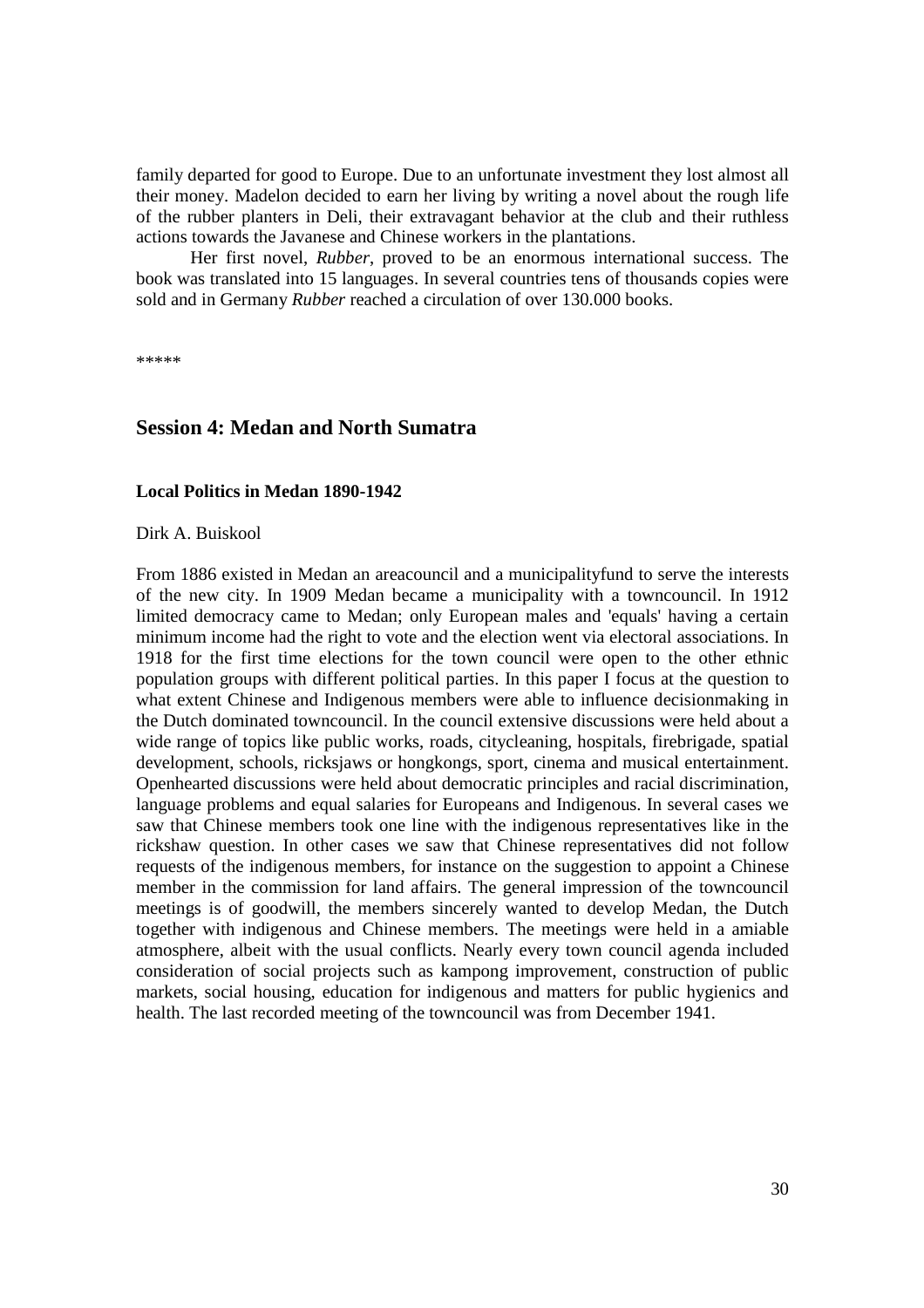## **From** *Pelbegu* **to the Cross: The Conversion of Local Religion to Christianity in Karo Land, North Sumatera in 1965**

Budi Agustono and Junita Setiana Ginting (Universitas Sumatera Utara)

 Before the arrival of Hindu, Islam and Christianity, most of the population in Nusantara archipelago held local belief popularly called animism. Although Hindu, Islam and Christianity penetrated into many areas of Nusantara, however those major religions cannot exterminate this local religion , even today the its followers are still practicing it. Local religions such as *kaharingan* in Kalimantan and *parmalin* in North Sumatera are the examples of these beliefs uninfluenced by major religions and are still practiced by their followers. Besides *kaharingan* and *parmalin*, local religion also lived in Karo land long before the arrival of Christianity and Islam in this area called *pelbegu*. *Begu* means ghost, and pelbegu means the one who has ghosts. *Pelbegu* was much influenced by Hindu, and Hindu had developed in Karo land long before the twentieth century, even the clans of ethnic Karo were influenced by Hindu. After decolonization, the Indonesian government (local power) showed their displeasure to the followers of pelbegu and labeled them as satanic worshippers. This label gave psychological burden to this adherents and they involuntarily had to change their name of *pelbegu* into *pelmena*.

As it did in other places, in the period of Indonesia independence political parties grew in Karo land. Two influential parties were the Indonesian National Party, PNI and the Indonesian Communist Party, PKI. In 1965 on the national level political tense took place which ended failed coup which caused hundreds of casualties. Meanwhile the breaking out of the coup, which leaves debate on who the main triggers of the event that becomes biggest violation of human rights, brought an interesting events in Karo land, namely the mass conversion of *pelbegu* adherents who in the 1960s were seventy percents of the population of Karo- to Christianity. The open campaign saying that people with no official religions were accused of being communist was a major cause to encourage the *pelbegu* followers to release their belief by embracing Christianity**.** Other than that, after the 1965 rebellion, there was an organized efforts from the Toba Protestant Church (HKBP) and Karo Protestant Church (GBKP), with the support of the local rulers to jointly carry out mass baptism in Karo land which was regarded religious battle to be conquered by posting tens of evangelists, made more *pelbegu* followers embraced to Christianity in the post of 1965's bloody coup.

#### **Displacing Chineseness in post-independence Medan**

#### Yen-ling TSAI, S.E. (National University of Singapore)

Drawing from both ethnographic and historical materials, this paper focuses on Indonesia's 1950s, a period that witnessed intense political struggles both internationally (between the different camps of the Cold War) and domestically (between the parties, the President Sukarno, and the army). Amidst the political turmoil, the Indonesian government implemented differential policies that aimed at disadvantaging its Chineseidentified population---often regardless of their citizenship status. In this process, Chinese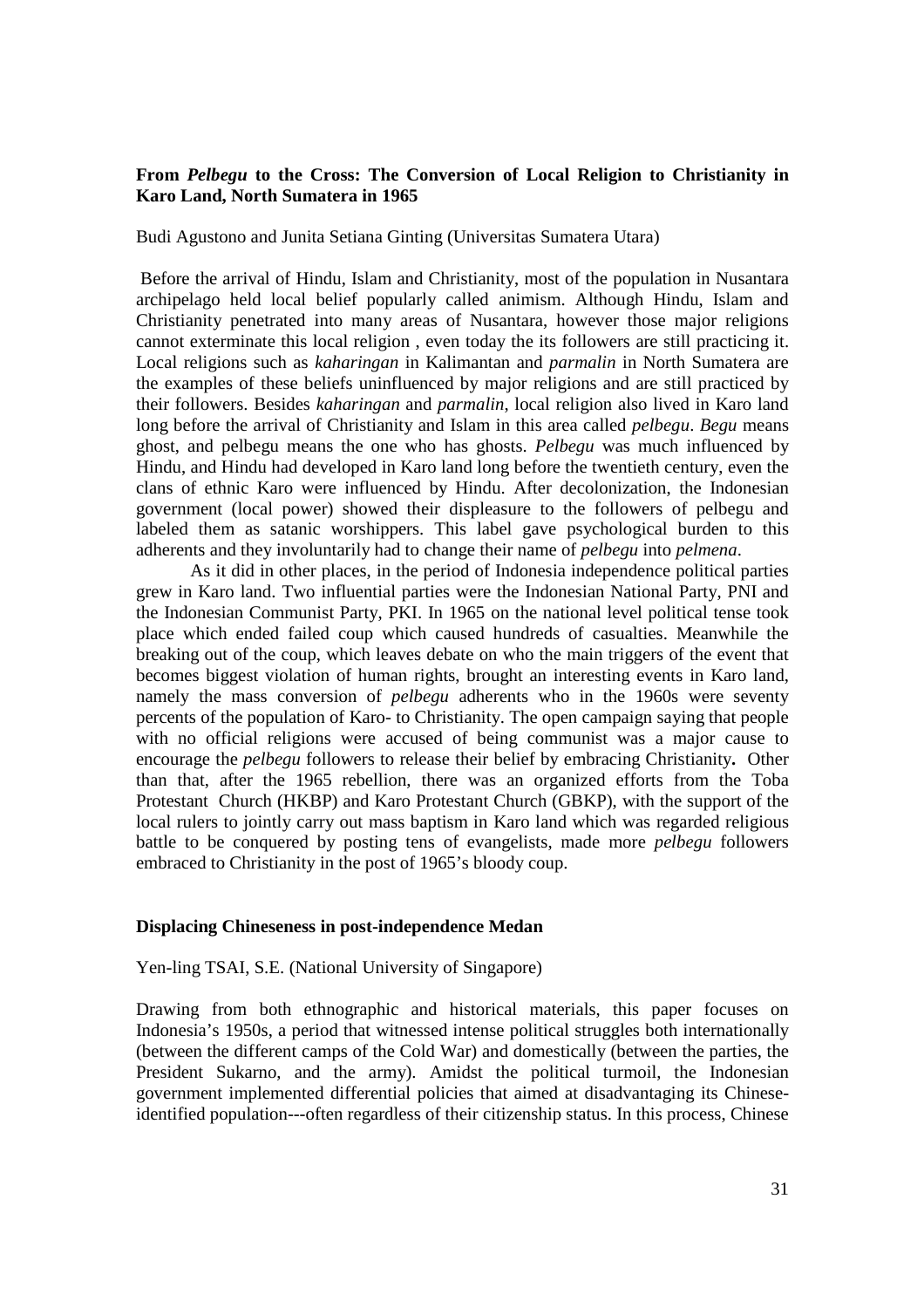schools and community clubhouses became sites of intense political struggle and contention. Both in 1957-8 and 1965, the military authority took actions against these organizations, before finally banning them and confiscated their landed properties in 1966.

Instead of viewing these policies as "expressions" of "anti-Chinese" sentiment, this paper understands them as part of Indonesia's nation-building process---a process that strove to displace the Chinese from various public spaces as the nation increasingly came to understand the Chinese presence in Indonesia as undermining its territorial integrity. In sharp contradiction to the colonial emplacement of the "natives" in bounded locality, the Chinese in the Netherland East Indies had historically been situated in the cosmopolitan milieu of the port cities, where Chinese schools and organizations were important nodal points in a trans-border Chinese social geography. This paper argues that the racialized displacements of the 1950s and 1960s were symptomatic of a larger process through which the trans-border social geography was gradually fissured by the geography of nation-states. Consequently, the mediating character of the Chinese schools and organizations were gradually seen unfavorably by the postcolonial state and thought of as the loci of foreign "colonies" indoctrinating and threatening Indonesia's sovereignty.

#### **Reconstruction of the role of Sumatran Intellectuals in Indonesian Nationalism**

Ichwan Azhari (Pussis UNIMED)

The construction of Indonesian nationalism movement for many decades was wrong, whether it was for Indonesian historian or Dutch historian or others. The practice of construction revealed that the nationalism movement was merely happened in Java; the movement pillars were also about 1908 (Budi Utomo), 1928 (Sumpah Pemuda) and 1945 (the Independence period). The wrong construction has reduced the nationalism movement and it showed that the movement is only for certain organization and figures in the organization, and it is in one mainstream into one Indonesian nationalism movement. It seems that there is no other nationalism movement the outside of the main movement.

This paper is to reveal the faulty in understanding Indonesian nationalism movement for many decades. This paper also shows that the pillars of Indonesian nationalism movement, organization, or figures, place, and date can not be determined. In contrast, the Indonesian nationalist movement is like an emerald which is happened in many places and phases of time. The movement does not concern with certain centre, figure, and organization which claim to be the pioneer. One example of nationalism movement case through printed medium in North Sumatera will show one nationalism movement which grows and develops through mass media.

Mass media have a big role and contribution on nationalism movement in many regions in Indonesia without any relations into the mainstream of nationalism movement initiated and ended in Java. In history the hidden figures and organizations in mass media were not mentioned or written correctly; this was distorted by Indonesian historiographic javacentrism.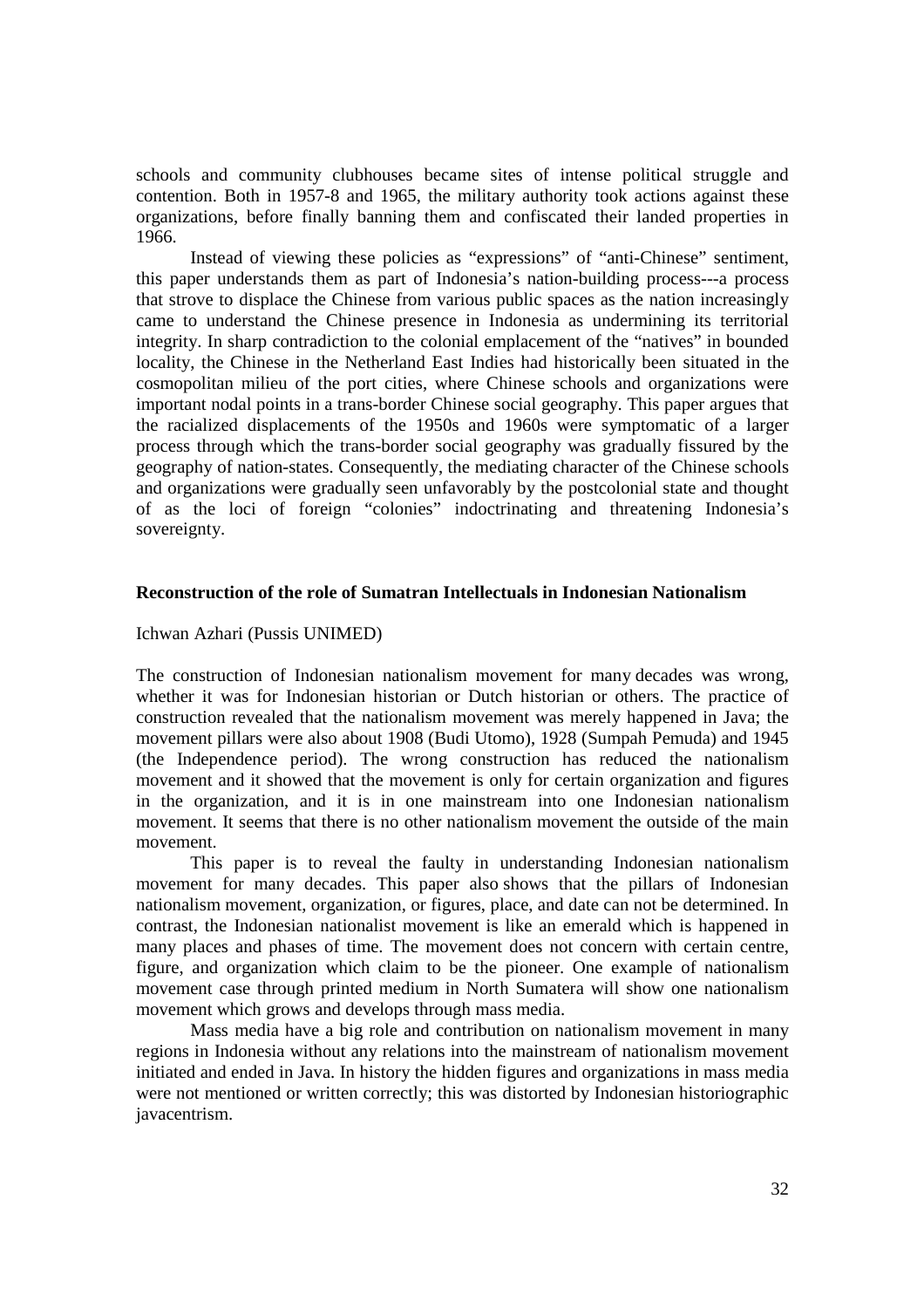# **List of participants**

Sunil Amrith Birckbeck college, University of London s.amrith@bbk.ac.uk

Budi Agustono, MA Universitas Sumatera Utara (USU), Medan budiagustono@yahoo.com

Prof. Dr. Ben Arps Leiden University arps@hum.leidenuniv.nl

Dr. Ichwan Azhari Universitas Negeri Medan (UNIMED) Ichwanazhari@yahoo.com

Dr. Marieke Bloembergen University of Amsterdam / KITLV Leiden M.Bloembergen@uva.nl

Prof. Dr. Leonard Blussé Leiden University j.l.blusse@hum.leidenuniv.nl

Drs. Dirk Aedsge Buiskool Independent scholar / Omlandia Medan d.a.buiskool@iaf.nl

Dr. Robert Cribb Australian National University, Canberra Australia Robert.cribb@anu.edu.au

Erond Damanik Universitas Negeri Medan (UNIMED) Eronddamanik@yahoo.com

Drs. Annelieke Dirks Leiden University a.dirks@hum.leidenuniv.nl Dr. Jean Louis Margolin University of Provence, Aix florval@yahoo.com

Bernarda Meteray MA Universitas Indonesia, Jakarta bercimeterai@yahoo.co.id

Diantyo Nugroho Arsip Nasional Republik Indonesia Nugroho\_1@yahoo.com

Dr. Frank Okker Independent Scholar totokk@hetnet.nl

Dr. Yulianti Parani Arsip Nasional Republik Indonesia

Marije Plomp NIOD Amsterdam m.plomp@niod.knaw.nl

Prof. Dr. Bambang Purwanto Universitas Gadjah Mada, Yogyakarta Indonesia purwantougm@yahoo.com

Dr. Remco Raben Utrecht University Remco.raben@let.uu.nl

Prof. Dr. Peter Romijn NIOD / University of Amsterdam P.romijn@niod.knaw.nl

Prof. Dr. Henk Schulte Nordholt KITLV Leiden / VU Amsterdam schultenordholt@kitlv.nl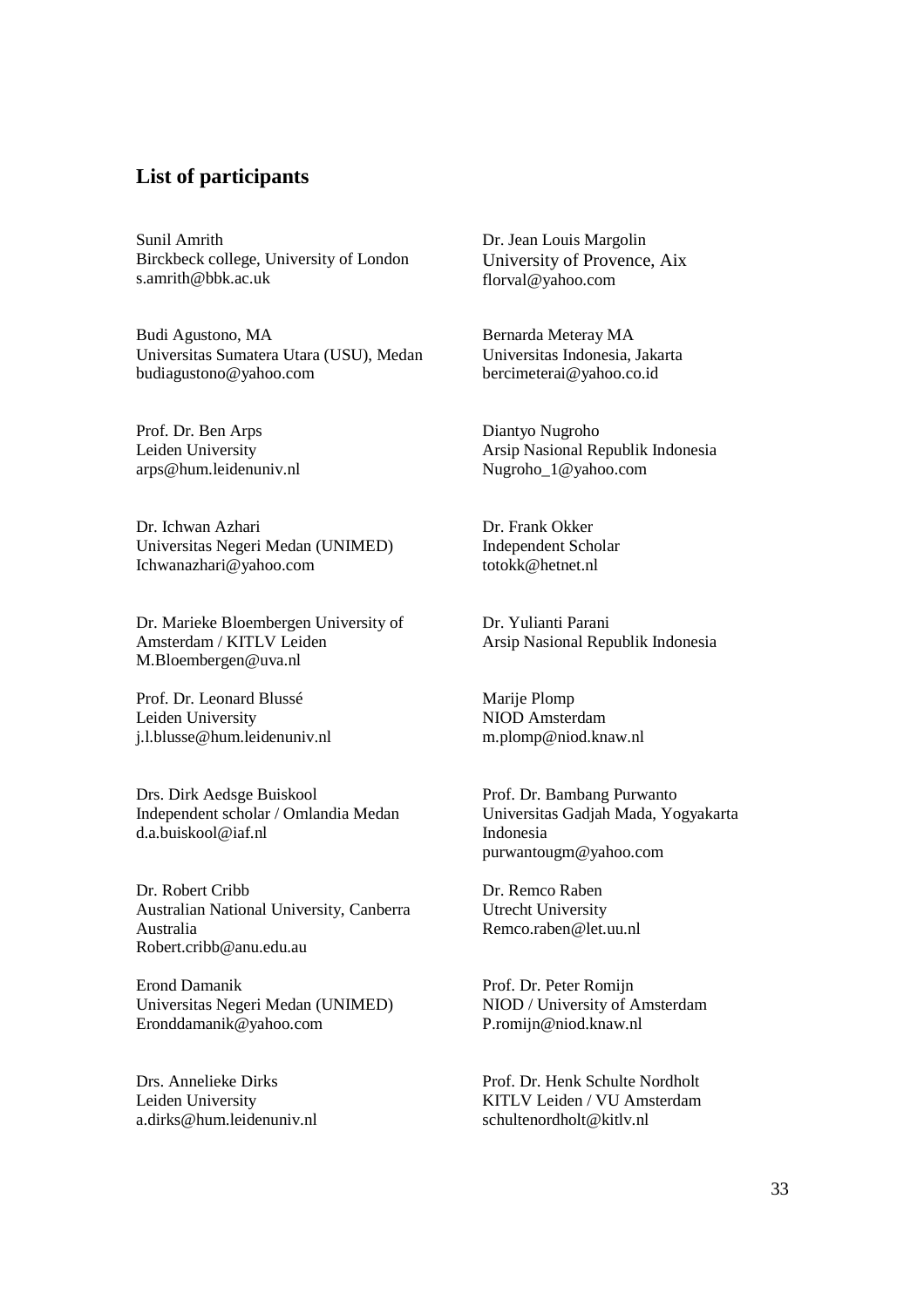Nadia Fauziah Dwiandari ENCOMPASS Leiden / Arsip Nasional Republik Indonesia

Prof. Dr. Robert Elson University of Queensland, Brisbane Australia r.elson@uq.edu.au

Drs. Monique Erkelens Leiden University m.erkelens@hum.leidenuniv.nl

Farabi Fakih ENCOMPASS Leiden / Universitas Gadjah Mada Farabi\_f@yahoo.com

Chiara Formichi, MA SOAS London chiaraformichi@gmail.com

Dr. Tim Harper Magdalene College Cambridge University UK tnh1000@cam.ac.uk

Soehardi Hartono Sumatra Heritage Trust Medan

Chi Tim HO NTU Singapore isctho@ntu.edu.sg

Prof. Dr. Charles Jeurgens Leiden University kjpfm.jeurgens@hum.leidenuniv.nl

Mr. Chong Guan KWA NUS & NTU Singapore IScgkwa@ntu.edu.sg

Dr. Alicia Schrikker Leiden University a.f.schrikker@hum.leidenuniv.nl

Dr. Lukman Sinar Sumatra Heritage Trust Medan

Prof . Dr. Srawan Singh Jawaharlal Nehru University, New Delhi India dr.swaransingh@gmail.com

Drs. Carolien Stolte Leiden University c.m.stolte@hum.leidenuniv.nl

Prof. Dr. Djoko Suryo Universitas Gadjah Mada, Yogyakarta Indonesia

Agus Suwignyo MA Universitas Gadjah Mada, Yogyakarta Indonesia suwigniyo\_agus@yahoo.com

Dr. Eric Tagliacozzo Cornell University, USA et54@cornell.edu

Pham van Thuy, MA ENCOMPASS Leiden / Hanoi University phamthuyr@yahoo.com

Dr. Roger Tol KITLV Jakarta tol@kitlv.nl

Dr. Singgih Tri Sulistoyo Diponogoro University, Semarang Indonesia singgihts@yahoo.com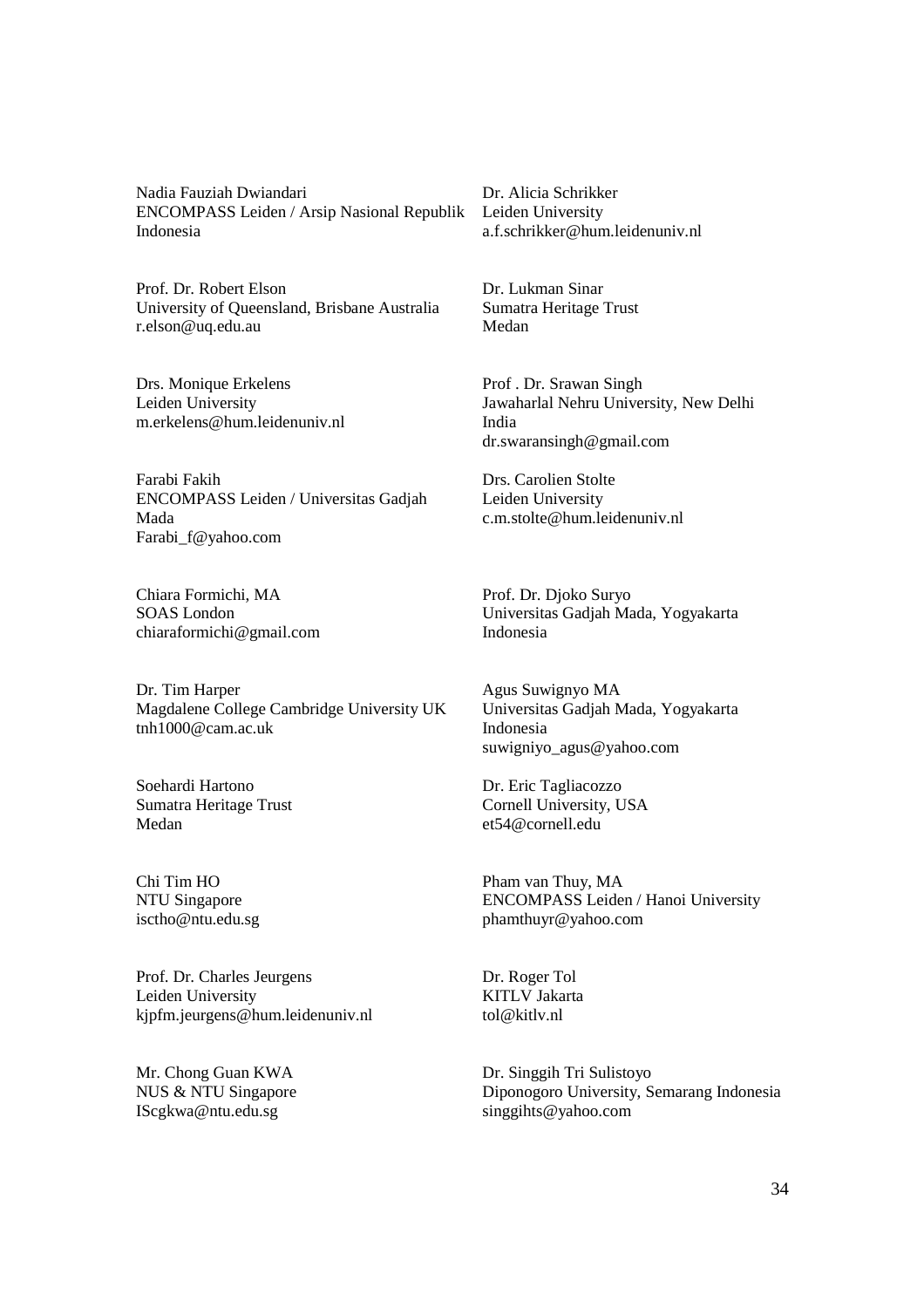Rachel Leow MA Cambridge University / ISEAS Singapore rl341@cam.ac.uk

Wen LI, MA ENCOMPASS Leiden / Beijing University Liwenchina@gmail.com

Dr. Thomas Lindblad Leiden University J.T.Lindblad@hum.leidenuniv.nl

Mona Lohanda Mphil Arsip Nasional Republik Indonesia monalohanda@msn.com

Dr. Sri Margana Universitas Gadjah Mada, Yogyakarta Indonesia Margo15id@yahoo.com

Dr. Yen-ling TSAI NUS Singapore yvtsai@yahoo.com

Abdul Wahid, MA ENCOMPASS Leiden / UGM Yogyakarta Kang\_ahid@yahoo.com

Dr. Muridan Widjojo LIPI / Universitas Indonesia, Jakarta muridanwidjodjo@yahoo.com

Dr. Dewi Yulliati Diponegoro University, Semarang Indonesia dewiyulliati@yahoo.co.id